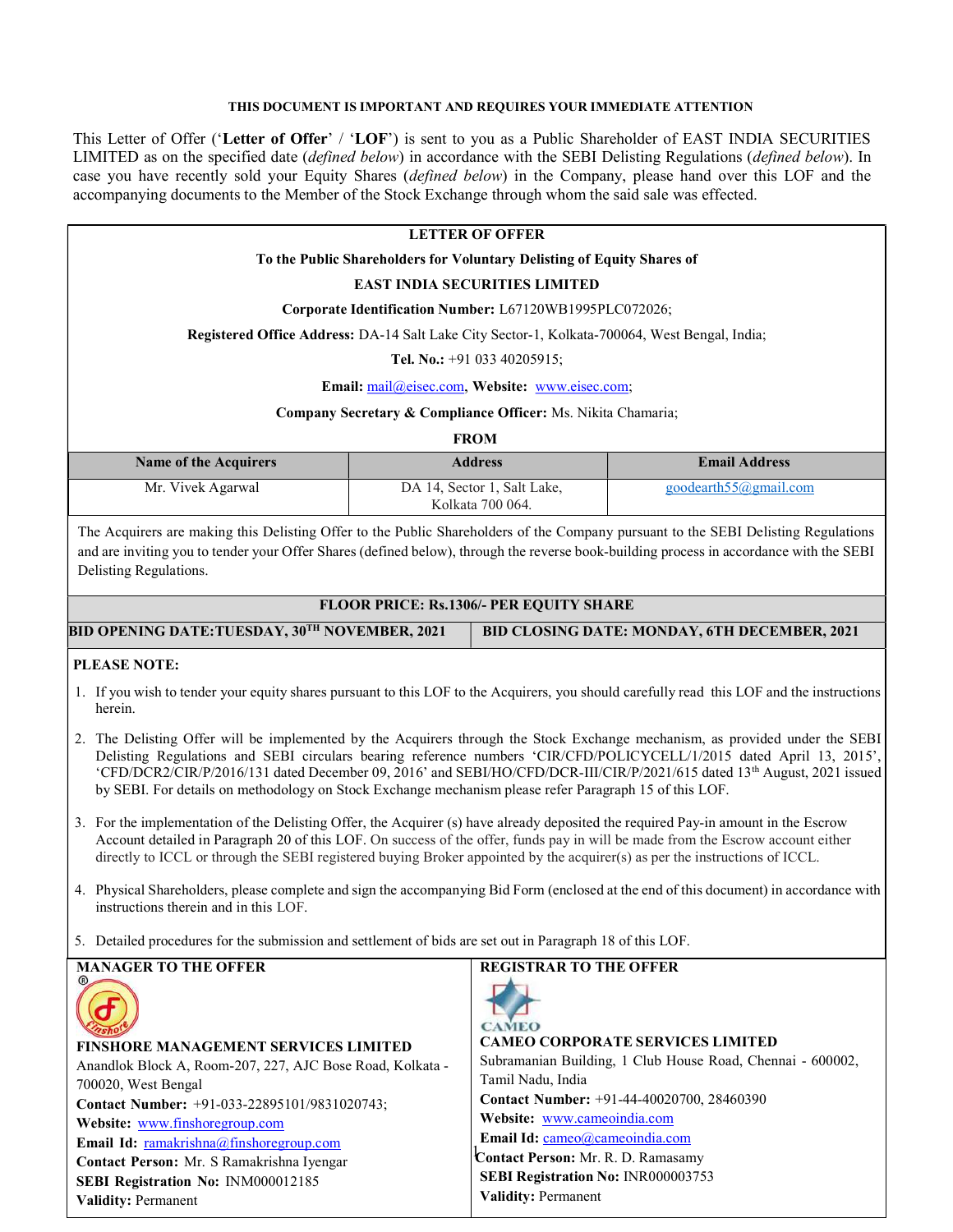Dear Public Shareholder(s),

### Invitation to tender Equity Shares held by you in the Company

The Acquirers are pleased to invite you to tender your Equity Shares, on the terms and subject to the conditions set out in the Delisting Regulations and this LOF, the Equity Shares held by you in the Company pursuant to the Delisting Offer made in accordance with relevant provisions of the SEBI Delisting Regulations.

#### SCHEDULE OF ACTIVITIES

#### For the process of the Delisting Offer, the schedule of activity is as below:

| <b>Activity</b>                                                                                                                                                                                     | Date                            | Day       |
|-----------------------------------------------------------------------------------------------------------------------------------------------------------------------------------------------------|---------------------------------|-----------|
| Specified Date for determining the names of shareholders to whom the Letter of<br>Offer shall be sent $@$ (under Regulation 15 (3) of SEBI Delisting Regulations                                    | 23rd November, 2021             | Tuesday   |
| Date of receipt of BSE in-principle approval                                                                                                                                                        | 23 <sup>rd</sup> November, 2021 | Tuesday   |
| Date of publication of the Detailed Public Announcement                                                                                                                                             | 24 <sup>th</sup> November, 2021 | Wednesday |
| Last date for dispatch of Letter of Offer/ Bid Forms to Public Shareholders as of<br>Specified Date                                                                                                 | 24 <sup>th</sup> November, 2021 | Wednesday |
| Recommendation by Independent Directors of the Company                                                                                                                                              | 25 <sup>th</sup> November, 2021 | Thursday  |
| Bid Opening Date (bid starts at market hours)                                                                                                                                                       | 30 <sup>th</sup> November, 2021 | Tuesday   |
| Last Date for upward revision or withdrawal of bids                                                                                                                                                 | $3rd$ December, 2021            | Friday    |
| Bid Closing Date (bid closes at market hours)                                                                                                                                                       | 6 <sup>th</sup> December, 2021  | Monday    |
| Last date for announcement of Counter Offer                                                                                                                                                         | 8 <sup>th</sup> December, 2021  | Wednesday |
| Last date for announcement of Discovered Price/ Exit Price and the Acquirers'<br>acceptance/ non acceptance of Discovered Price/ Exit Price*                                                        | 8 <sup>th</sup> December, 2021  | Wednesday |
| Proposed date for payment of consideration to Public Shareholders and/ or return<br>of Equity Shares to Public Shareholders** in case of Bids not being accepted/<br>failure of the Delisting Offer | 14 <sup>th</sup> December, 2021 | Tuesday   |

@ Specified Date is only for the purpose of determining names of the Public Shareholders to whom the Letter of Offer is sent. However, all Public Shareholders, who are eligible to participate in the Delisting Offer, can submit their Bids in Acquisition Window Facility or OTB through their respective Seller Member during the Bid Period. Changes to the proposed timeline, if any, will be notified to Public Shareholders by way of a public announcement in the same newspapers where the DPA is published.

\*This is an indicative date and the announcement may be made on or before 8th December, 2021, being the second working day from the Bid Closing Date.

\*\*Subject to the acceptance of the Discovered Price or offer of an Exit Price higher than the Discovered Price by the Acquirers.

All the dates are subject to change and are dependent on obtaining the requisite statutory and regulatory approval as may be applicable. In the event there is any change in the proposed timetable, it will be announced by way of corrigendum to the DPA and in the same newspapers in which the DPA appears.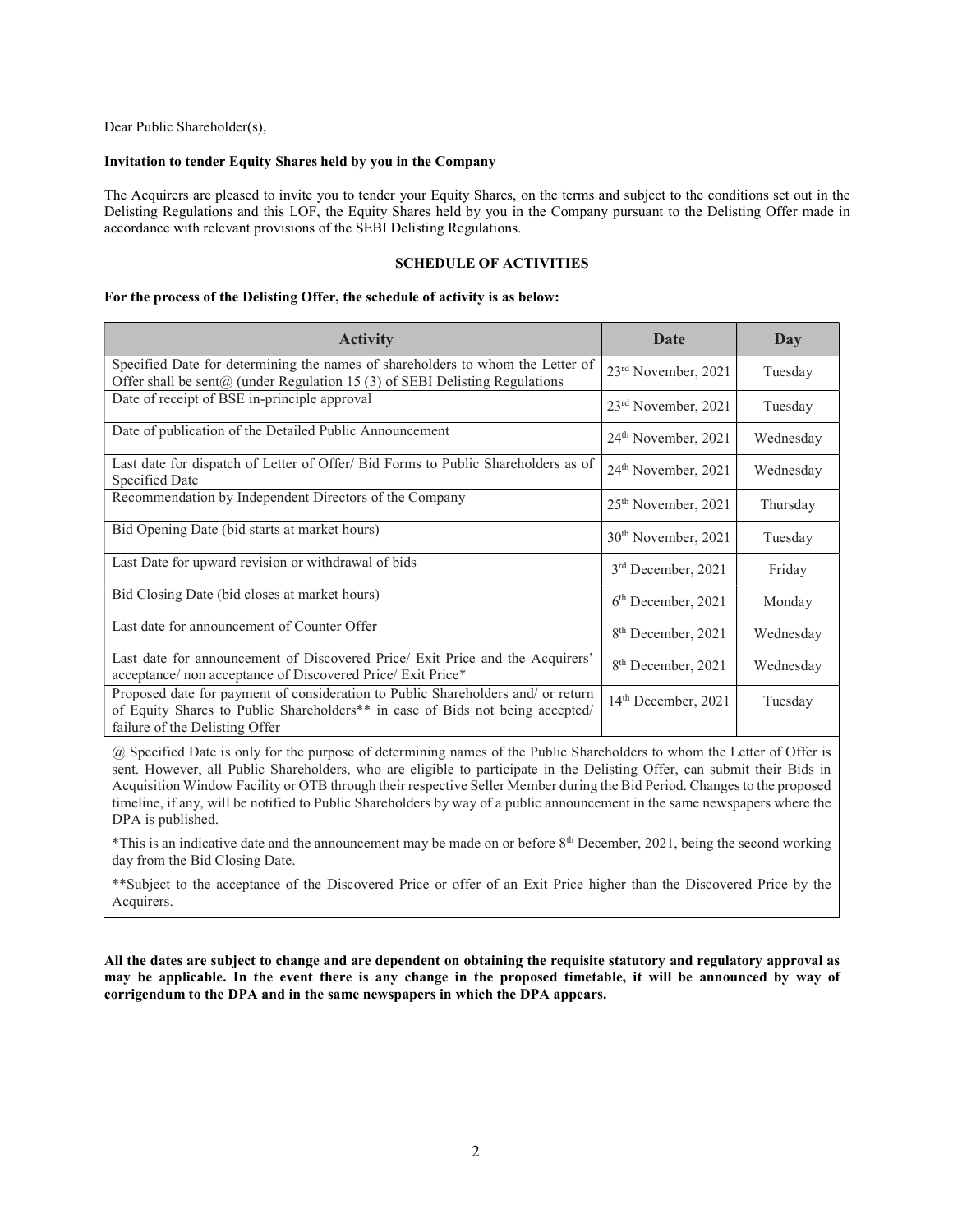#### RISK FACTORS

The risk factors set forth below do not relate to the present or future business operations of the Company or any other matters and are neither exhaustive nor intended to constitute a complete or comprehensive analysis of the risks involved in or associated with the participation by any Public Shareholder in the Delisting Offer. Each Public Shareholder of the Company is hereby advised to consult with legal, financial, tax, investment, or other advisors and consultants of their choice, if any, for further risks with respect to each such shareholder's participation in the Delisting Offer and related sale and transfer of Offer Shares to the Acquirers.

#### Risk factors relating to the transaction, the proposed Delisting Offer and the probable risk involved in associating with the Acquirers:

- 1. The Acquirers make no assurance with respect to the financial performance of the Company.
- 2. If there is any litigation leading to a stay on the Delisting Offer, then the Offer process may be delayed beyond the schedule of activities indicated in this LOF. Consequently, the payment of consideration to the Public Shareholders whose Offer Shares are accepted under this Delisting Offer as well as the return of Offer Shares not accepted under this Delisting Offer by the Acquirers may get delayed.
- 3. The Acquirers and the Manager to the Offer accept no responsibility for statements made otherwise than in this LOF or in the DPA or in advertisements or other materials issued by, or at the instance of the Acquirers or the Manager to the Offer, and anyone placing reliance on any other source of information, would be doing so at his/her/their own risk.
- 4. This Delisting Offer is subject to completion risks as would be applicable to similar transactions.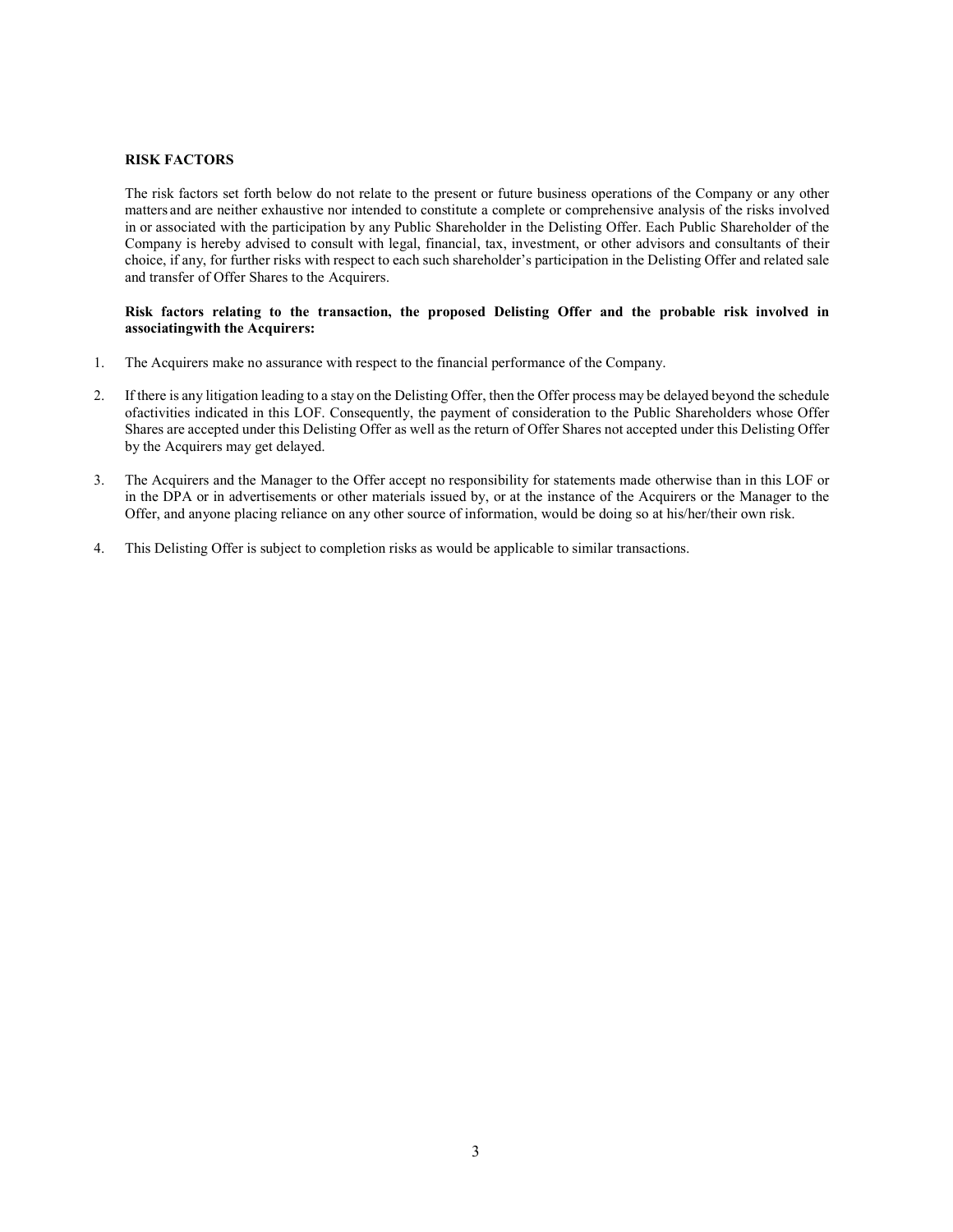| SR. NO. | <b>PARTICULARS</b>                                        | PAGE NO.        |
|---------|-----------------------------------------------------------|-----------------|
| 1       | <b>BACKGROUND OF THE DELISTING OFFER</b>                  | 7               |
| 2       | NECESSITY AND OBJECTIVE OF THE DELISTING OFFER            | 8               |
| 3       | <b>BACKGROUND OF THE ACQUIRERS</b>                        | $\overline{9}$  |
| 4       | <b>BACKGROUND OF THE COMPANY</b>                          | $\overline{9}$  |
| 5       | PRESENT EQUITY CAPITAL STRUCTURE AND SHAREHOLDING PATTERN | 11              |
|         | OF THE COMPANY                                            |                 |
| 6       | STOCK EXCHANGE FROM WHICH THE EQUITY SHARES ARE SOUGHT TO | 11              |
|         | <b>BE DELISTED</b>                                        |                 |
| 7       | LIKELY POST SUCCESSFUL DELISTING OFFER SHAREHOLDING       | 11              |
|         | PATTERN OF THE COMPANY                                    |                 |
| 8       | <b>MANAGER TO THE DELISTING OFFER</b>                     | 12              |
| 9       | REGISTRAR TO THE DELISTING OFFER                          | 12              |
| 10      | METHODOLOGY OF FUND PAYIN AND BUYING BID BY ACQUIRER      | 12              |
| 11      | STOCK EXCHANGE DATA REGARDING THE COMPANY                 | 12              |
| 12      | DETERMINATION OF THE FLOOR PRICE                          | 13              |
| 13      | DETERMINATION OF DISCOVERED PRICE AND EXIT PRICE          | 14              |
| 14      | MINUMUM ACCEPTANCE AND SUCCESS CONDITIONS TO THE          | 15              |
|         | <b>DELISTING OFFER</b>                                    |                 |
| 15      | <b>ACQUISITION WINDOW FACILITY</b>                        | $\overline{16}$ |
| 16      | DATES OF OPENING AND CLOSING OF BID PERIOD                | 16              |
| 17      | PROCEDURE FOR TENDERING                                   | 16              |
| 18      | <b>METHOD OF SETTLEMENT</b>                               | 18              |
| 19      | PERIOD FOR WHICH THE DELISTING OFFER SHALL BE VALID       | 19              |
| 20      | DETAILS OF THE ESCROW ACCOUNT                             | 19              |
| 21      | STATUTORY APPROVALS                                       | 19              |
| 22      | CERTIFICATION BY THE BOARD OF DIRECTORS OF THE COMPANY    | 20              |
| 23      | COMPANY SECRETARY AND COMPLIANCE OFFICER OF THE COMPANY   | 20              |
| 24      | DOCUMENTS FOR INSPECTION                                  | 20              |
| 25      | <b>GENERAL DISCLAIMER</b>                                 | 21              |
| 26      | <b>OTHER INFORMATION</b>                                  | 22              |

# TABLE OF CONTENTS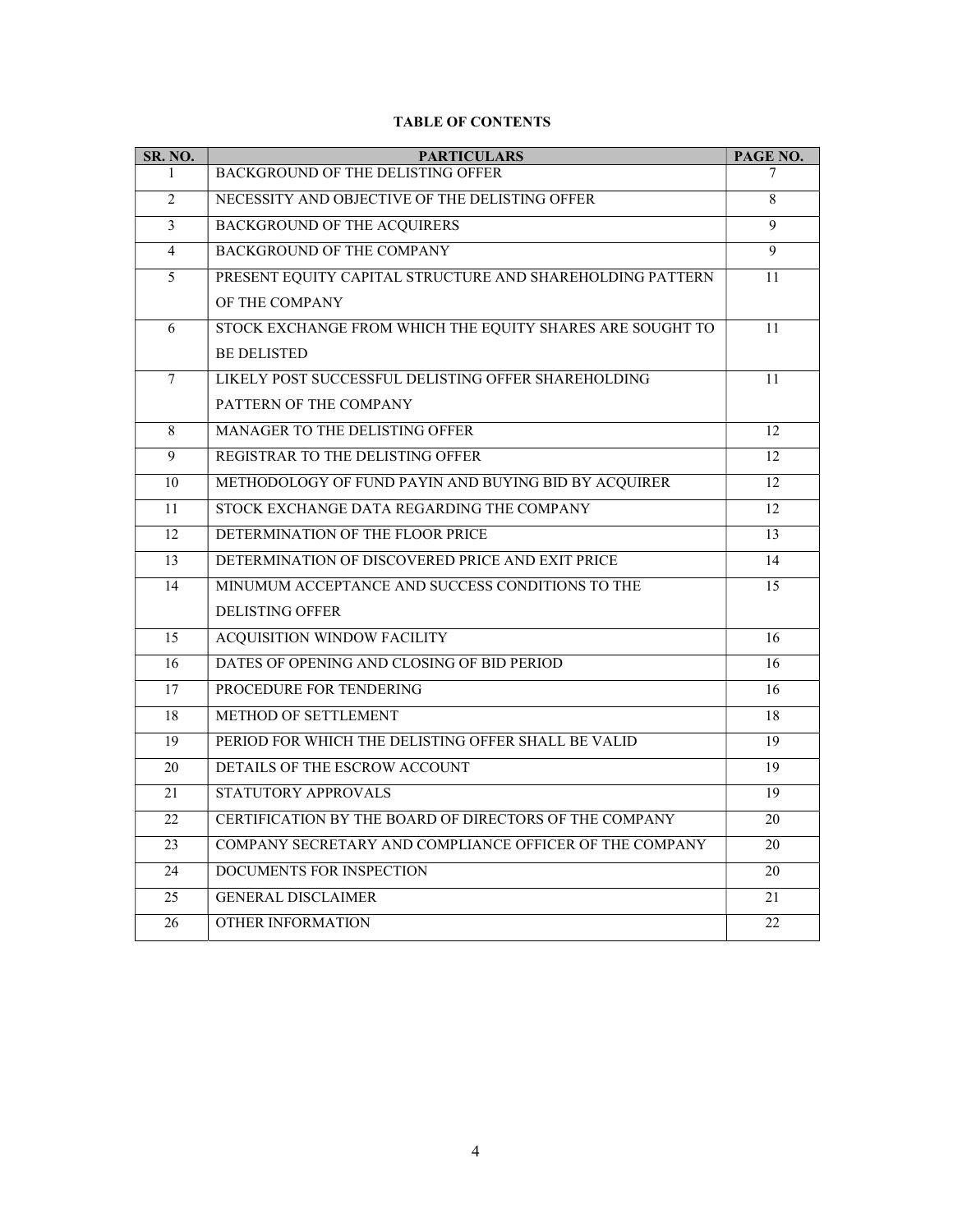# DEFINITIONS

| <b>Terms</b>              | <b>Definitions</b>                                                                                                                                                                         |
|---------------------------|--------------------------------------------------------------------------------------------------------------------------------------------------------------------------------------------|
| Acquirers                 | Vivek Agarwal, Promoter and member of the Promoter group of East India Securities Ltd ("the                                                                                                |
|                           | Company" or "EISL") as defined under the Securities and Exchange Board of India (Issue of Capital                                                                                          |
|                           | and Disclosure Requirements) Regulations, 2018 (the "Promoter Group") either individually or                                                                                               |
|                           | collectively or together with one or more members of the Promoter Group as the case may be                                                                                                 |
| <b>Acquisition Window</b> | The separate acquisition window in the form of web-based bidding platform provided by                                                                                                      |
| Facility / Offer to       | the BSE in accordance with the Stock Exchange Mechanism conducted in accordancewith the                                                                                                    |
| Buy / OTB                 | SEBI Delisting Regulations.                                                                                                                                                                |
|                           | Offer by a Public Shareholder to tender his/her/its Offer Shares by submitting a Bid Form                                                                                                  |
| Bid                       | at the relevant Bid Centre during the Bid Period in accordance with this LOF.                                                                                                              |
| <b>Bid Closing Date</b>   | Monday, 6 <sup>th</sup> December, 2021, being the last date of the Bid Period.                                                                                                             |
|                           | The forms as enclosed with this Offer Letter viz. the 'Bid cum Acceptance Form' and the                                                                                                    |
| <b>Bid Form</b>           | 'Bid Revision/ Withdrawal Form'.                                                                                                                                                           |
| <b>Bid Opening Date</b>   | Tuesday, 30 <sup>th</sup> November, 2021, being the date on which the Bid Period commence.                                                                                                 |
| <b>Bid Period</b>         | Period commencing on Bid Opening Date till and ending on the Bid Closing Date, as per the timings                                                                                          |
|                           | of BSE and ICCL                                                                                                                                                                            |
|                           | All Public Shareholders (other than Acquirers and Promoter Group) holding EquityShares of the                                                                                              |
| Bidder(s)/Seller(s)       | Company participating in this Delisting Offer by placing their bids under the Stock Exchange                                                                                               |
|                           | Mechanism.                                                                                                                                                                                 |
|                           | A Trading Member (who is a member of the BSE) with whom the public shareholder hasregistered                                                                                               |
| Bidder/Selling            | his/her Unique Client Code and through whom the public shareholder wants to participate in the                                                                                             |
| <b>Broker</b>             | Delisting Offer.                                                                                                                                                                           |
| Board                     | Board of Directors of the Company.                                                                                                                                                         |
| <b>BSE SME</b>            | SME Platform of BSE Limited.                                                                                                                                                               |
| Clearing Corporation      | Indian Clearing Corporation Limited.                                                                                                                                                       |
| Company / EISL            | East India Securities Limited.                                                                                                                                                             |
| Cut-Off Date              | 23 <sup>rd</sup> November, 2021, in accordance with the provisions of Regulation 21 of the SEBI Delisting<br>Regulations.                                                                  |
|                           | Exit Opportunity to the Public Shareholders of the Company holding in aggregate 10,08,000 Equity                                                                                           |
| Delisting Offer /         | Shares, representing 27.49% of the total paid-up equity share capital of the Company, in respect of                                                                                        |
| Offer                     | Delisting of Equity Shares of the Company from BSE in accordance with the SEBI Delisting                                                                                                   |
|                           | Regulations.                                                                                                                                                                               |
|                           | The period between the date of IPA and the date of payment of consideration to the shareholders,                                                                                           |
| <b>Delisting Period</b>   | whose Equity Shares have been accepted in the RBB or the date on which Equity Shares have been                                                                                             |
|                           | returned upon failure of the delisting offer, as the case may be.                                                                                                                          |
| <b>DPA</b>                | Detailed Public Announcement of the Delisting Offer dated 2.3 <sup>nd</sup> November, 2021, and                                                                                            |
|                           | Being published on 24 <sup>th</sup> November, 2021, in terms of Regulation 15 of the SEBI Delisting Regulations.                                                                           |
|                           | The price at which the shareholding of the Promoter Group reaches 90% pursuant to a RBB Process                                                                                            |
| Discovered Price          | conducted in the manner specified in Schedule II of the SEBI DelistingRegulations.                                                                                                         |
|                           |                                                                                                                                                                                            |
| Due Diligence             | The due diligence report submitted by the Peer Review PCS on 29 <sup>th</sup> September, 2021, in                                                                                          |
| Report                    | accordance with the SEBI Delisting Regulations.                                                                                                                                            |
| <b>EPS</b>                | Earnings Per Share.                                                                                                                                                                        |
| <b>Escrow Amount</b>      | The amount required to be maintained in escrow by the Acquirers in accordance with<br>Regulation 14 of the Delisting Regulations details of which are set out in Paragraph 20 of this LOF. |
|                           |                                                                                                                                                                                            |
| <b>Escrow Bank</b>        | IndusInd Bank Limited.<br>Fully paid-up equity shares of face value Rs.10.00/- each of the Company.                                                                                        |
| <b>Equity Shares</b>      |                                                                                                                                                                                            |
| Exit Window               | A period of 1 year following the date of delisting of Equity Shares from the BSE.<br>The minimum price offered by the Acquirers, computed in accordance with Regulation 8 of the SAST      |
| Floor Price               | Regulations while making the proposal for voluntarily delisting of the Equity Shares of the                                                                                                |
|                           | company, being Rs.1306/- per Offer Share.                                                                                                                                                  |
|                           | The price offered by the Acquirers, if any which is higher than the floor price, whilemaking the                                                                                           |
| <b>Indicative Price</b>   | proposal to voluntarily delist the Equity Shares of the Company. However, the Acquirers have not                                                                                           |
|                           | proposed Indicative Price for this Delisting Offer.                                                                                                                                        |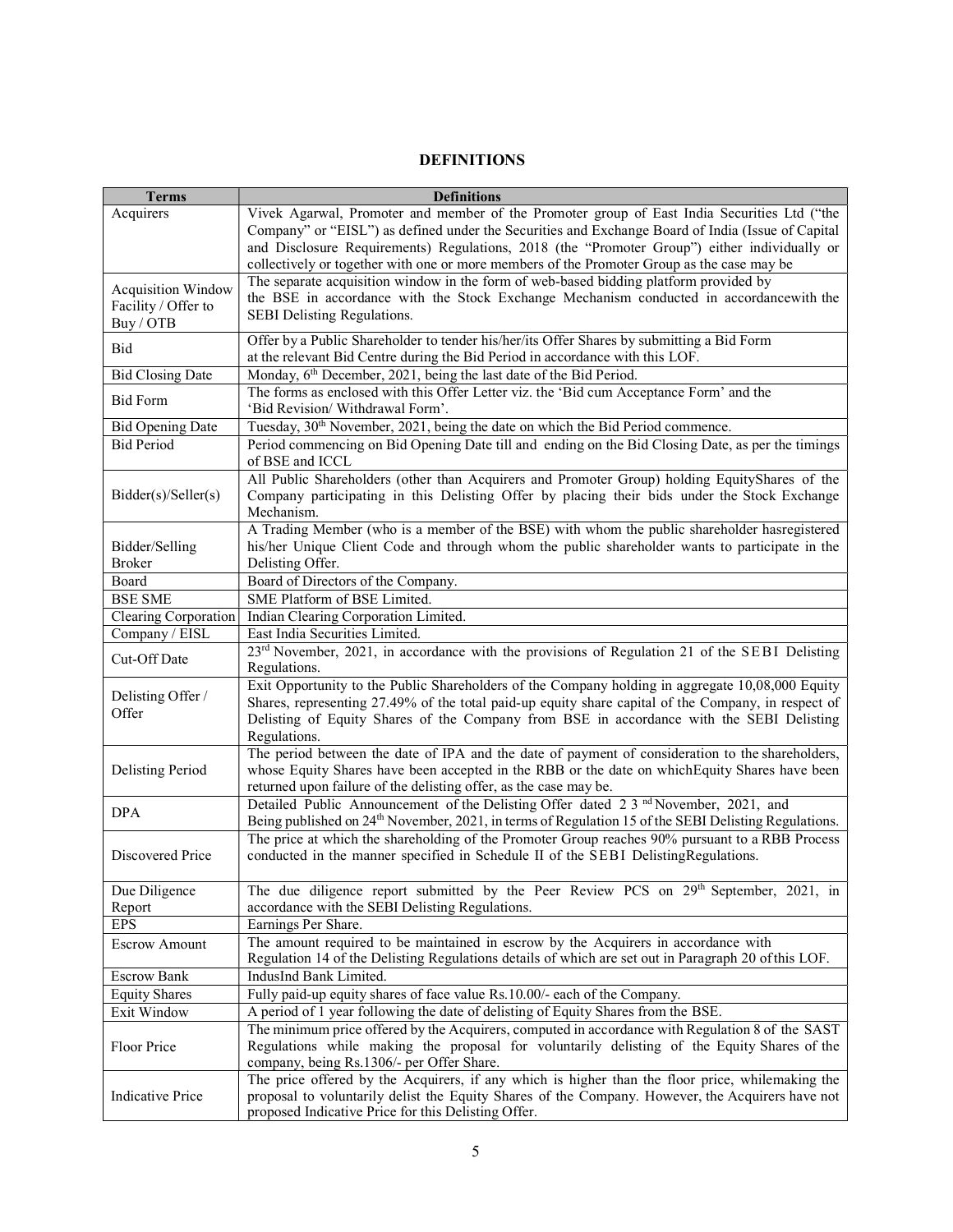| <b>Terms</b>               | <b>Definitions</b>                                                                                                                                                                |
|----------------------------|-----------------------------------------------------------------------------------------------------------------------------------------------------------------------------------|
| <b>IPA</b>                 | Initial Public Announcement dated 20 <sup>th</sup> September, 2021, the first announcement by the Acquirers                                                                       |
|                            | to express their intention to voluntarily delist the Equity Shares of the Company from BSE.                                                                                       |
| IT Act                     | The Income Tax Act, 1961.                                                                                                                                                         |
| Manager to the Offer       | Finshore Management Services Limited.                                                                                                                                             |
| <b>NSDL</b>                | National Securities Depository Limited.                                                                                                                                           |
| <b>Listing Regulations</b> | Securities and Exchange Board of India (Listing Obligations and Disclosure Requirements)                                                                                          |
|                            | Regulations, 2015 and subsequent amendments thereto.                                                                                                                              |
| LOF                        | This Letter of Offer issued by the Acquirers dated 23 <sup>rd</sup> November, 2021.                                                                                               |
| Offer Shares               | 10,08,000 Equity Shares, representing 27.49% of the paid-up equity share capital of the<br>Company, held by the active Public Shareholders.                                       |
| Peer Review PCS            | The Peer Review Company Secretary appointed by the Board for the purpose of carrying<br>out due diligence under the Delisting Regulations.                                        |
|                            | Promoters and entities disclosed as part of the Promoter Group in filings made by the                                                                                             |
| Promoter Group             | Company with BSE in accordance with Regulation $2(1)(w)$ and 31 of Listing Regulations.                                                                                           |
| Public Shareholders        | All the holders of the Equity Shares of the Company other than Acquirers and the<br>Promoters/Promoter Group of the Company in terms of the latest disclosure made by the Company |
|                            | under Regulation 31 of the Listing Regulations.                                                                                                                                   |
| RBB Process / RBBP         | The reverse book-building process as per the SEBI Delisting Regulations.                                                                                                          |
| <b>RBI</b>                 | Reserve Bank of India.                                                                                                                                                            |
|                            | The reference date for computing the floor price, being the date on which the stock                                                                                               |
| Reference Date             | exchange was notified of the board meeting in which the delisting proposal was considered, i.e., $21st$<br>September, 2021.                                                       |
| Registrar to the Offer     | Cameo Corporate Services Limited.                                                                                                                                                 |
| Residual                   | The Public Shareholders whose Offer Shares have not been acquired by the Acquirers.                                                                                               |
| Shareholders               |                                                                                                                                                                                   |
| <b>SEBI SAST</b>           | Securities and Exchange Board of India (Substantial Acquisition of Shares and                                                                                                     |
| Regulations                | Takeovers) Regulations, 2011 and subsequent amendments thereto.                                                                                                                   |
| <b>SEBI</b>                | Securities and Exchange Board of India.                                                                                                                                           |
| <b>SEBI</b> Act            | Securities and Exchange Board of India Act, 1992, as amended.                                                                                                                     |
|                            | The following circulars issued by SEBI: (i) circular no. CIR/CFD/POLICYCELL/1/2015                                                                                                |
| <b>SEBI</b> Circulars      | dated 13 <sup>th</sup> April, 2015; (ii) circular no. CFD/DCR2/CIR/P/2016/131 dated 9 <sup>th</sup> December, 2016; and                                                           |
|                            | (iii) circular no. SEBI/HO/CFD/DCR-III/CIR/P/2021/615 dated 13 <sup>th</sup> August, 2021                                                                                         |
| Share Capital              | The paid-up share capital of the Company is Rs.3,66,70,000/- divided into 36,67,000 Equity Shares.                                                                                |
| Shareholders               | The shareholders of the company holding Equity Share and Voting Share Capital.                                                                                                    |
| Specified Date             | 23 <sup>rd</sup> November, 2021, in accordance with Regulation 15(3) of the SEBI Delisting Regulations.                                                                           |
| <b>SEBI</b> Delisting      | Securities and Exchange Board of India (Delisting of Equity Shares) Regulations, 2021 and                                                                                         |
| Regulations                | amendments thereon.                                                                                                                                                               |
| <b>STT</b>                 | Securities Transaction Tax.                                                                                                                                                       |
| <b>Stock Exchange</b>      | The process set out in the SEBI Circulars.                                                                                                                                        |
| Mechanism                  |                                                                                                                                                                                   |
| <b>TRS</b>                 | Transaction Registration Slip.                                                                                                                                                    |
| $\overline{UCC}$           | Unique Client Code                                                                                                                                                                |
| Voting Share Capital       | Rs.3,66,70,000/- divided into 36,67,000 Equity Shares.                                                                                                                            |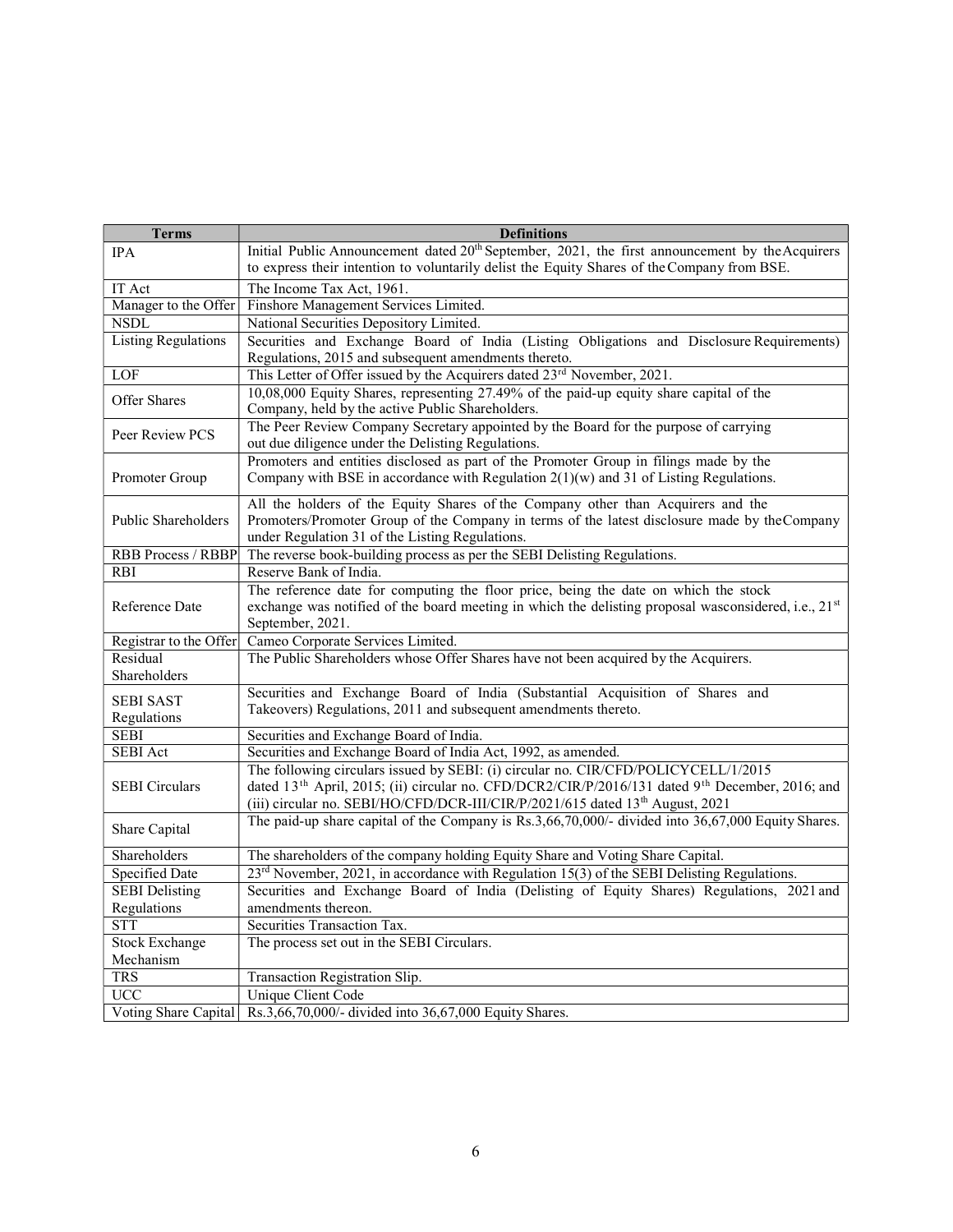#### 1. BACKGROUND OF THE DELISTING OFFER

1.1. As on the date of this LOF, Equity Shares aggregating to 72.51% of the total issued and paid-up equity share capital of the Company, are held by the members of the promoter and promoter group of the Company ("Promoter Group"). As on the date of this LOF, the Public Shareholders hold 10,08,000 Equity Shares aggregating to 27.49% of the total issued and paid-up equity share capital of the Company.

1.2. The Acquirers are making this Delisting Offer to acquire the Offer Shares. If the Delisting Offer is successful in accordance with the terms set out in paragraph 14 of this LOF, an application will be made to delist the Equity Shares from BSE pursuant to and in accordance with the SEBI Delisting Regulations and on the terms set out in the DPA, the LOF and any other Delisting Offer related documents. Consequently, the Equity Shares shall be voluntarily delisted from SME Platform of BSE Limited ("BSE SME").

1.3. The Acquirers, pursuant to letter dated 20<sup>th</sup> September, 2021 ("Delisting Letter"), expressed their intention to the board of directors of the Company ("Board") to acquire the Offer Shares and consequently voluntarily delist the Equity Shares from BSE SME by making a Delisting Offer in accordance with the SEBI Delisting Regulations and had appointed Finshore Management Services Limited, SEBI Registered Category – I, Merchant Banker as the Manager to the Offer. Further, EISL, inter alia, requested the Board to: (a) take all such other actions as may be required to be undertaken by the Company under the SEBI Delisting Regulations in order to give effect to the Delisting Offer, including appointment of a peer review company secretary to undertake due diligence, provide all relevant information necessary for the due diligence, make relevant applications to BSE and/or to any other regulatory authorities, as may be required in connection to the Delisting Proposal; (b) consider and approve the Delisting Offer under Regulation 10 of the SEBI Delisting Regulations; and (c) take necessary steps to: (i) seek approval of the shareholders of the Company through postal ballot; (ii) seek approval of BSE for the proposed delisting of the Equity Shares in accordance with the SEBI Delisting Regulations; and (iii) obtain consent/waivers from the lenders (if any) in connection with the proposed delisting of the Equity shares, as may be required. The receipt of the Delisting Letter was intimated by the Company to BSE on 20<sup>th</sup> September, 2021 ("Stock Exchange Notification Date").

1.4. Pursuant to the Delisting Letter, the Board appointed Ms. Aditi Jhunjhunwala, a peer review company secretary holding peer review certificate no I2018WB2175500, to carry out due diligence in accordance with Regulation 10 of the Delisting Regulations ("Peer Review Company Secretary"). The appointment of the Peer Review Company Secretary was intimated by the Company to BSE on 21<sup>st</sup> September, 2021.

1.5. On 21<sup>st</sup> September, 2021, the Company intimated BSE that a meeting of the Board is scheduled to be held on 29<sup>th</sup> September, 2021 in order to: (i) take on record and review the due diligence report of the Peer Review Company Secretary in terms of Regulation 10 of the SEBI Delisting Regulations ("Due Diligence Report"); (ii) approve/ reject the proposal of voluntary delisting of the Equity Shares; and (iii) any other matters incidental thereto or required in terms of the SEBI Delisting Regulations.

1.6. On 29th September, 2021, the Company received certificate issued by Mr. Anandkumar Gawade, Independent Registered Valuer having Registration No. IBBI/RV/05/2019/10746, certifying the Floor price for the Delisting Offer to be Rs. 1306/- (Rupees One Thousand Three Hundred and Six Only) ("Floor Price") determined in accordance with the SEBI Delisting Regulations ("Floor Price Letter"); Due Diligence Report issued by Ms. Aditi Jhunjhunwala, Peer Review Company Secretary, certifying compliance with applicable provisions and Share Capital Audit Report issued by Chartered Accountant, certifying compliance with Regulation 76 of Securities and Exchange Board of India (Depositories and Participants) Regulations, 2018 ("SEBI DP Regulations"), ("Share Capital Audit Report").

1.7. The Board, in its meeting held on  $29<sup>th</sup>$  September, 2021, *inter-alia*, took the following decisions: a) The Floor Price Letter, Due Diligence Report and Share Capital Audit Report as tabled before them was taken on record.

b) Based on the Floor Price Letter the Board took on record the Floor Price, Rs. 1306/- (Rupees One Thousand Three Hundred and Six Only) per Equity Share which is being offered to shareholders tendering their shares in the Delisting Offer.

c) Based on the Due Diligence Report and information available with the Company, Board, in accordance with Regulation 10(4) of the SEBI Delisting Regulations, certified that: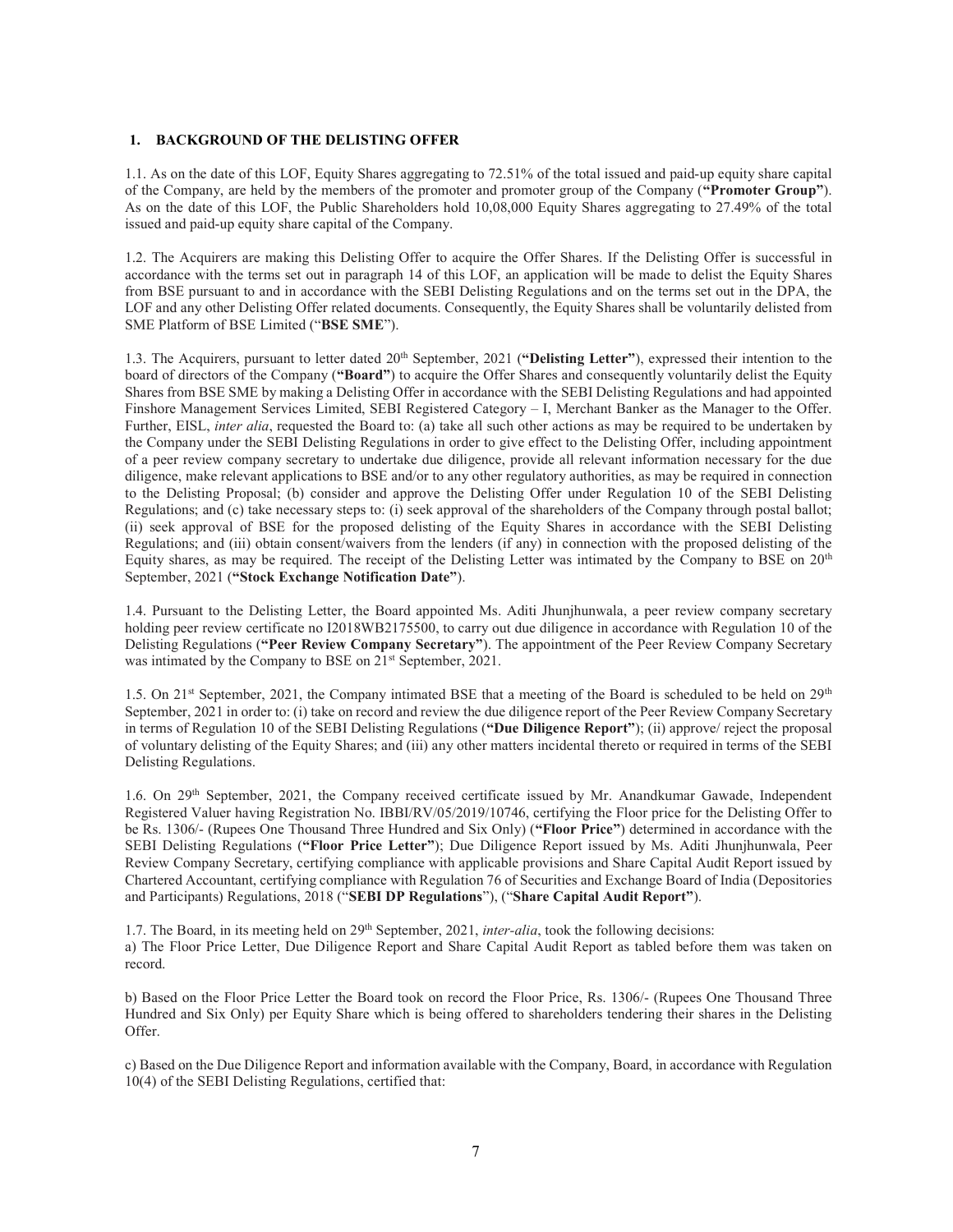i. The Company is in compliance with the applicable provisions of securities laws;

ii. Mr. Vivek Agarwal and other members of promoter and promoter group of the Company and/or related entities are in compliance with Regulation 4(5) of the SEBI Delisting Regulations; and

iii. The Delisting Offer is in the interest of the shareholders of the Company.

d) In accordance with Regulation 10(1) of the SEBI Delisting Regulations, the Board has approved the Delisting Offer, after having discussed and considered various factors including the Due Diligence Report.

e) The Board granted its approval to the Company to seek shareholders' approval by way of special resolution through postal ballot and/or e-voting, and thereby approved the draft of the postal ballot notice and the explanatory statement thereto. The Company was authorized to: (i) dispatch the said postal ballot notice and the explanatory statement to the shareholders in accordance with applicable laws; and (ii) obtain approval of BSE in accordance with the provisions under the SEBI Delisting Regulations and/ or any other regulatory/ government authority in India and/ or abroad, in relation to the Delisting Offer.

f) Ms. Aparna Majeji, Practicing Company Secretary (ACS No. 61619, CP No. 24674), was appointed as the scrutinizer in terms of the Companies Act, 2013, read with the Companies (Management and Administration) Rules, 2014, to conduct the process of the postal ballot in a fair and transparent manner. The outcome of the meeting of the Board was intimated by the Company to BSE on the same day, i.e., 29<sup>th</sup> September, 2021.

1.8. The dispatch of the notice of postal ballot dated 29<sup>th</sup> September, 2021 for seeking the approval of the shareholders, through postal ballot and/or e-voting for the Delisting Offer, as required under the SEBI Delisting Regulations and the Companies Act, 2013 and the rules made thereunder read with Circulars issued by the Ministry of Corporate Affairs, was completed on  $4<sup>th</sup>$  October, 2021. The Postal Ballot commenced on  $5<sup>th</sup>$  October, 2021 and ended on  $3<sup>rd</sup>$  November, 2021.

1.9. The shareholders of the Company approved the Delisting Offer by way of a special resolution in accordance with the SEBI Delisting Regulations on 3rd November, 2021, i.e., the last date specified for remote e-voting. The results of the postal ballot were announced on 3<sup>rd</sup> November, 2021 and the same were intimated to BSE on 3<sup>rd</sup> November, 2021. As part of the said resolution, the votes cast by the Public Shareholders in favour of the Delisting Offer are 9,93,280 votes which is more than two times the number of votes cast by the Public Shareholders against it i.e., 320 votes.

1.10. BSE has issued its in-principle approval to the Delisting Offer subject to compliance with the SEBI Delisting Regulations, pursuant to its Letter dated November 23, 2021, in accordance with Regulation 12(3) of the SEBI Delisting Regulations.

1.11 As required under Regulation 15(1) of the SEBI Delisting Regulations, this DPA is being issued in Financial Express (English all Editions), Samagya (Hindi all editions) and Pratahkal (Marathi) newspapers. Modifications to this DPA, if any, and further information, if required under regulations 17(4) and 28(4) and others, will be notified by way of issuing communication in the same newspapers

1.12. The Delisting Offer is subject to the acceptance of the Discovered Price (defined below in paragraph 13.3 of this LOF), determined in accordance with the SEBI Delisting Regulations, by the Acquirers. The Acquirers shall be bound to accept the equity shares tendered or offered in the delisting offer, if the discovered price determined through the reverse book building process ("RBB") is equal to the floor price. The Acquirers may also, at their discretion, propose: (a) a price higher than the Discovered Price for the purposes of the Delisting Offer; or (b) a price which is lower than the Discovered Price but not less than the book value of the Company as certified by the Manager to the Offer, in terms of Regulation 22(5) of the Delisting Regulations ("Counter Offer Price"). Any Discovered Price that is accepted by the Acquirers for the Delisting Offer, a higher price that is offered by the Acquirers for the Delisting Offer at their discretion, or a Counter Offer Price pursuant to acceptance of the Counter Offer Price by the Public Shareholders, that results in shareholding of the Promoter and Promoter Group reaching 90% of the total issued and paid-up equity share capital of the Company, shall hereinafter be referred to as the "Exit Price".

# 2. NECESSITY AND OBJECTIVE OF THE DELISTING OFFER

2.1. In the Delisting Letter, Acquirers specified the following as the rationale for the Delisting Offer:

a) the proposed delisting would enable the members of the Promoter Group to obtain full ownership of the Company, which in turn will provide enhanced operational flexibility to support the Company's business. The company had got itself listed with the aspiration that listing will enhance its brand name and visibility and would help attract retail clients for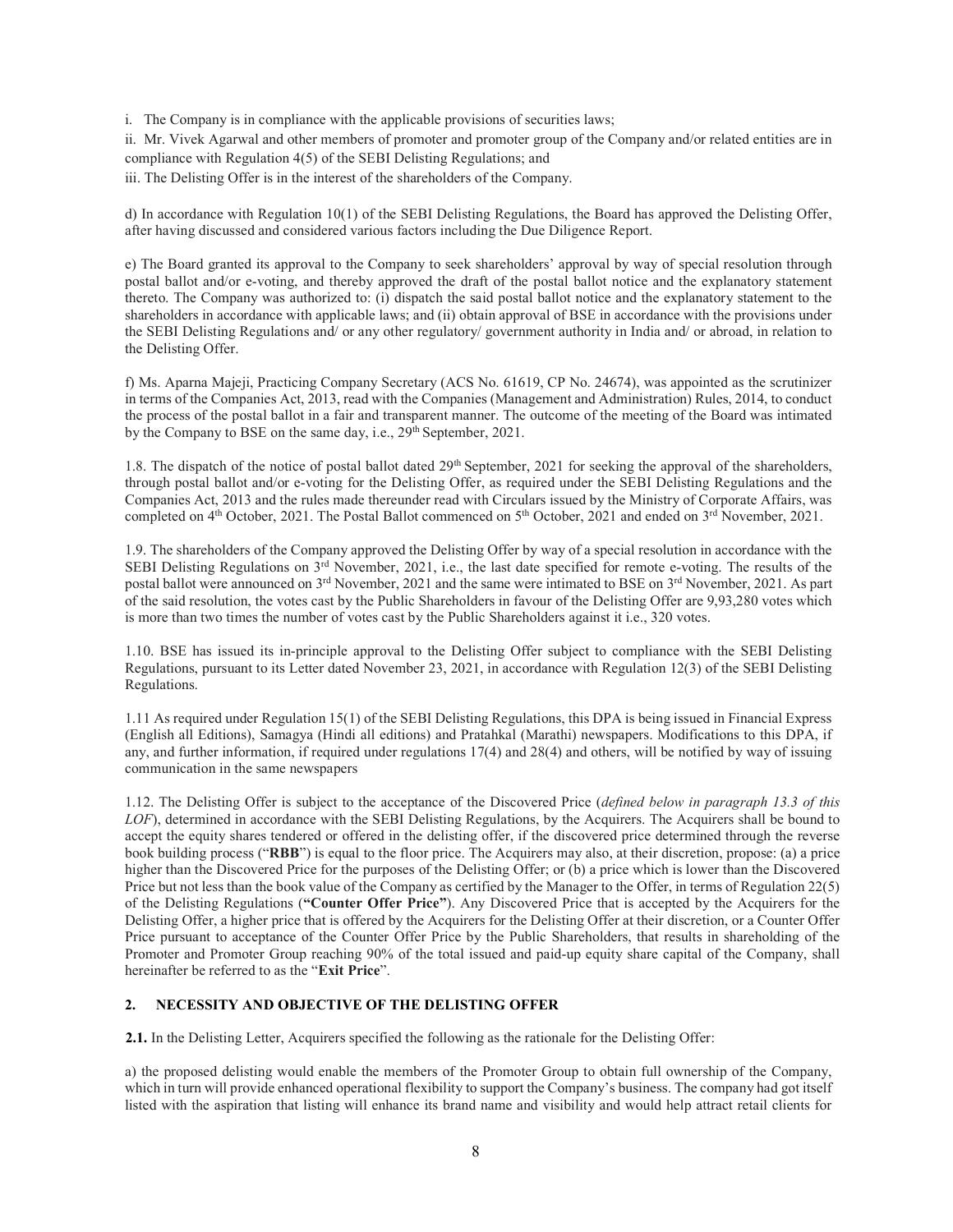trading and depository accounts and allied services and it had also been hoped that the increased branding will aid in attracting top talent and listing would allow a good platform for grant of options. However, though the treasury operations and proprietary trading division have done reasonably, it has been observed that listing has not brought any benefits in terms of increased branding and visibility and the company's retail trading and depository activities have not performed

up to optimum levels as compared to other players in the market. Hence, in a proactive gesture, in keeping with the highest standards of corporate governance, the promoter group would like to provide an exit opportunity to public shareholders based on their independent assessment of the company's future prospects;

b) the proposed delisting will result in reduction of the ongoing substantial compliance costs and dedicated management time being incurred associated with continued listing of equity shares, which can be refocused on its business.

c) it would enhance Company's operational, financial and strategic flexibility including but not limited to corporate restructurings, acquisitions, exploring new financing structures including financial support from the members of the Promoter Group; and

d) the proposed delisting is in the interest of the Public Shareholders as it will provide them an opportunity to exit from the Company at a price determined in accordance with the SEBI Delisting Regulations, providing immediate liquidity.

# 3. BACKGROUND OF THE ACQUIRERS

3.1. Mr. Vivek Agarwal, Acquirer, s/o Lakshmendra Kumar Agarwal aged 50 years, having PAN ACMPA9240L is residing at DA-14, Salt Lake, Kolkata - 700064. He has promoted East India Securities Limited which is engaged in the business of Broking (Equity and Equity Derivatives, Currency and Commodity Derivatives). He is very well known in financial markets and is often invited as a speaker at various seminars on Futures & Options, Capital Markets and Finance. He has served on various committees formed by the BSE and NSE including on issues ranging from Settlement Issues, Dispute Resolution, Advisory, and Executive Committee. Mr. Agarwal is the Promoter and Chairman of the Company.

- 3.2. As on the date of this LOF, Mr. Vivek Agarwal holds 42,340 equity shares in EISL.
- 3.3. Mr. Vivek Agarwal has not been prohibited by SEBI from dealing in securities in terms of directions issued under section 11B of the SEBI Act, 1992 as amended ("SEBI Act") or under any other regulation made under the SEBI Act.
- 3.4. Mr. Vivek Agarwal, Promoter, either individually or along with other members of the Promoter Group collectively holding 72.51% are giving the delisting offer.

#### 4. BACKGROUND OF THE COMPANY

4.1. The Company was incorporated on June 08, 1995 as "East India Securities Private Limited" vide Registration no. 21- 72026 under the provisions of the Companies Act, 1956 issued by Registrar of Companies, West Bengal. Subsequently the Company was converted into Public Limited Company and the name of the Company was changed to East India Securities Limited. vide a fresh certificate of Incorporation pursuant to change of name dated August 13, 1999, issued by Registrar of Companies, West Bengal.

4.2. The Company's registered office is located at DA-14 Salt Lake City Sector-1, Kolkata, North Parganas – 700064, West Bengal; Tel. no.: +91 033 40205915; E-mail: mail@eisec.com and website: www.eisec.com. The corporate identity number ("CIN") of the Company is: L67120WB1995PLC072026.

4.3. The Company is currently engaged in the business of Broking (Equity and Equity Derivatives, Currency and Commodity Derivatives). It is a large Trading Member for Equity Derivatives in NSE, and Currency Derivatives in NSE/BSE in Eastern India. EISL also provides services as a Depository Participant (NSDL/CDSL); EISL is also a member of the: Capital Market segment of NSE of India since 1995; Equity Derivatives segment of NSE since 2000; Currency Derivatives segment of NSE since 2008; Capital Market segment of BSE since 2005; Equity Derivatives segment of BSE since 2006.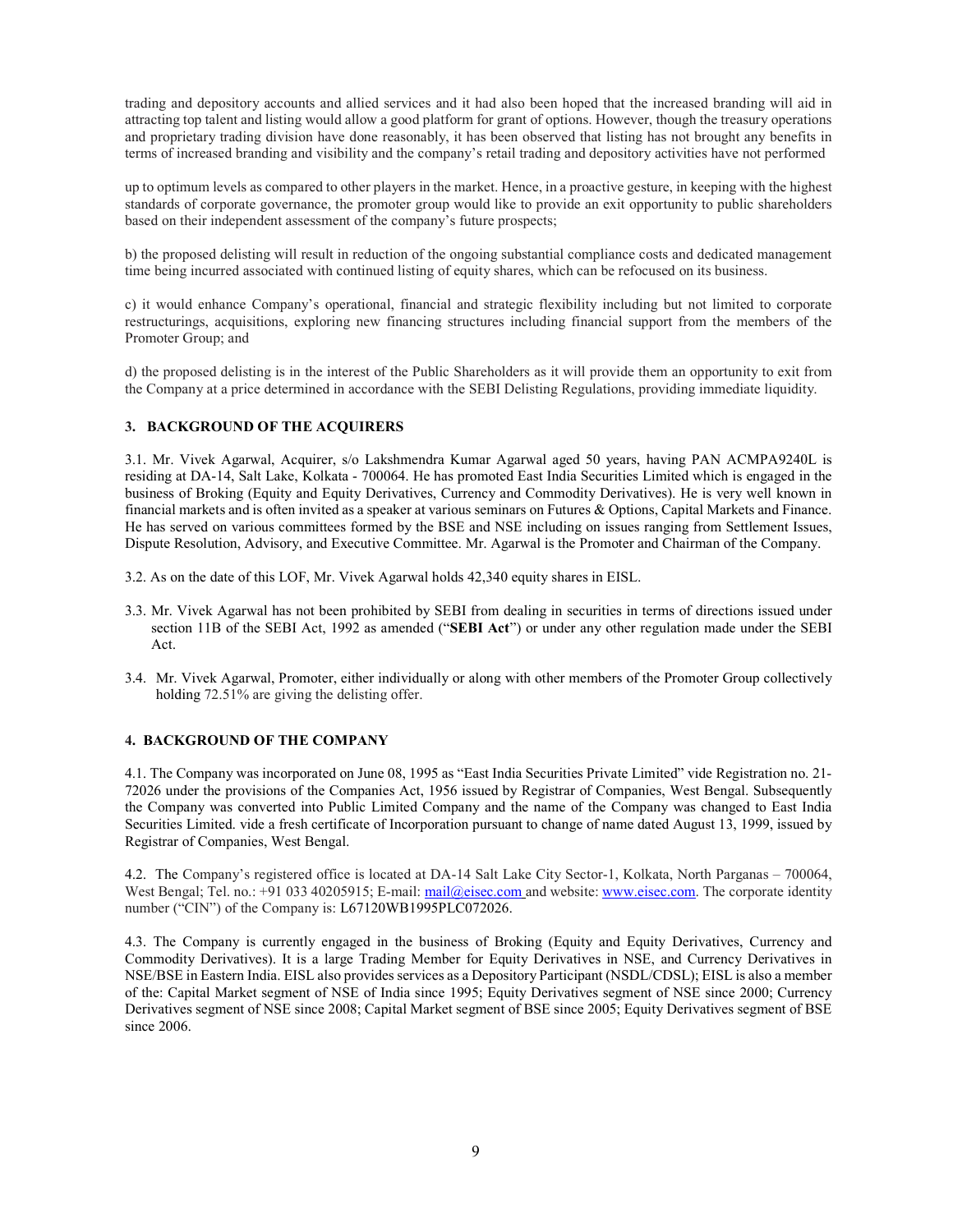4.4. As on date of this LOF, the members of the Board are:

| Name and DIN                             | Designation as on the date<br>of this LOF | Date of Appointment             | <b>No. of Equity Shares</b><br><b>Held</b> |
|------------------------------------------|-------------------------------------------|---------------------------------|--------------------------------------------|
| Mr. Vivek Agarwal<br>DIN: 00768635       | Director                                  | 30 <sup>th</sup> November, 1998 | 42,340                                     |
| Mr. Sanjay Kumar Shroff<br>DIN: 02610391 | Managing Director                         | $3rd$ August, 2015              | Nil                                        |
| Mr. Tapas Kumar Maity<br>DIN: 07151403   | Whole time Director                       | $3rd$ August, 2015              | Nil                                        |
| Mr. Tarit Kumar Bhaumik<br>DIN: 08070416 | Non-Executive Independent<br>Director     | $20th$ February, $2018$         | Nil                                        |
| Ms. Kirti Kothari<br>DIN: 08070455       | Non-Executive Independent<br>Director     | 20 <sup>th</sup> February, 2018 | Nil                                        |
| Mr. Pradip Kumar<br>DIN: 08196318        | Non-Executive Independent<br>Director     | $9th$ August, 2018              | Nil                                        |

4.5. A summary of the financial performance of the Company, based on the audited standalone financial statements of the Company for the financial years ended on 31<sup>st</sup> March, 2021, 31<sup>st</sup> March, 2020 and 31<sup>st</sup> March, 2019, is set out below:

| <b>Particulars</b>                       | <b>Financial Year Ending March 31</b><br>(Amount in Rs.) |                 |                 |
|------------------------------------------|----------------------------------------------------------|-----------------|-----------------|
|                                          | 2021                                                     | 2020            | 2019            |
|                                          | <b>Audited</b>                                           | <b>Audited</b>  | <b>Audited</b>  |
| Revenue from Operations                  | 1,04,74,34,856                                           | 70, 14, 11, 793 | 53,91,63,189    |
| Other Income                             | 4,16,91,855                                              | 1,08,73,750     | 13,24,04,607    |
| <b>Total Income</b>                      | 1,08,91,26,711                                           | 71, 22, 85, 543 | 67, 15, 67, 796 |
| Profit/(Loss) before tax                 | 94, 82, 35, 768                                          | 56, 45, 71, 114 | 54,83,21,554    |
| Profit/(Loss) after tax                  | 71,82,27,772                                             | 44, 66, 26, 727 | 44, 27, 48, 189 |
| Basic Earnings/(Loss) per Equity Share   | 196                                                      | 122             | 121             |
| Diluted Earnings/(Loss) per Equity Share | 196                                                      | 122             | 121             |
| Equity Share Capital                     | 3,66,70,000                                              | 3,66,70,000     | 3,66,70,000     |
| Reserves and Surplus                     | 4,61,09,84,669                                           | 3,89,27,56,897  | 3,44,61,30,170  |
| Non-current Liabilities                  | Nil                                                      | Nil             | Nil             |
| <b>Current Liabilities</b>               | 2, 13, 54, 12, 359                                       | 1,06,68,38,729  | 83, 37, 48, 181 |
| <b>Total Liabilities</b>                 | 6,78,30,67,027                                           | 4,99,62,65,626  | 4,31,65,48,351  |
| Non-current Assets                       | 75,09,14,390                                             | 33,97,05,272    | 35,74,89,348    |
| <b>Current Assets</b>                    | 6,03,21,52,638                                           | 4,65,65,60.354  | 3,95,90,59,003  |
| <b>Total Assets</b>                      | 6,78,30,67,027                                           | 4,99,62,65,626  | 4,31,65,48,351  |

4.6 A summary of the financial performance for the half year ended September 30, 2021 and the corresponding half year ended September 30, 2020 is set out as below

|                                          | 6 months ending | (Rs. Crores) |
|------------------------------------------|-----------------|--------------|
| <b>Particulars</b>                       |                 |              |
|                                          | $30-Sep-21$     | $30-Sep-20$  |
| Revenue from Operations                  | 41.19           | 44.33        |
| Other Income                             | 5.06            | 0.91         |
| <b>Total Income</b>                      | 46.25           | 45.24        |
| Expenditure                              | $-7.39$         | $-6.36$      |
| Profit/(Loss) before tax                 | 38.86           | 38.88        |
| Tax                                      | $-9.1$          | $-9.53$      |
| Profit/(Loss) after tax                  | 29.77           | 29.36        |
| Basic Earnings/(Loss) per Equity Share   | 81.18           | 80.06        |
| Diluted Earnings/(Loss) per Equity Share | 81.18           | 80.06        |
| Equity Share Capital                     | 3.67            | 3.67         |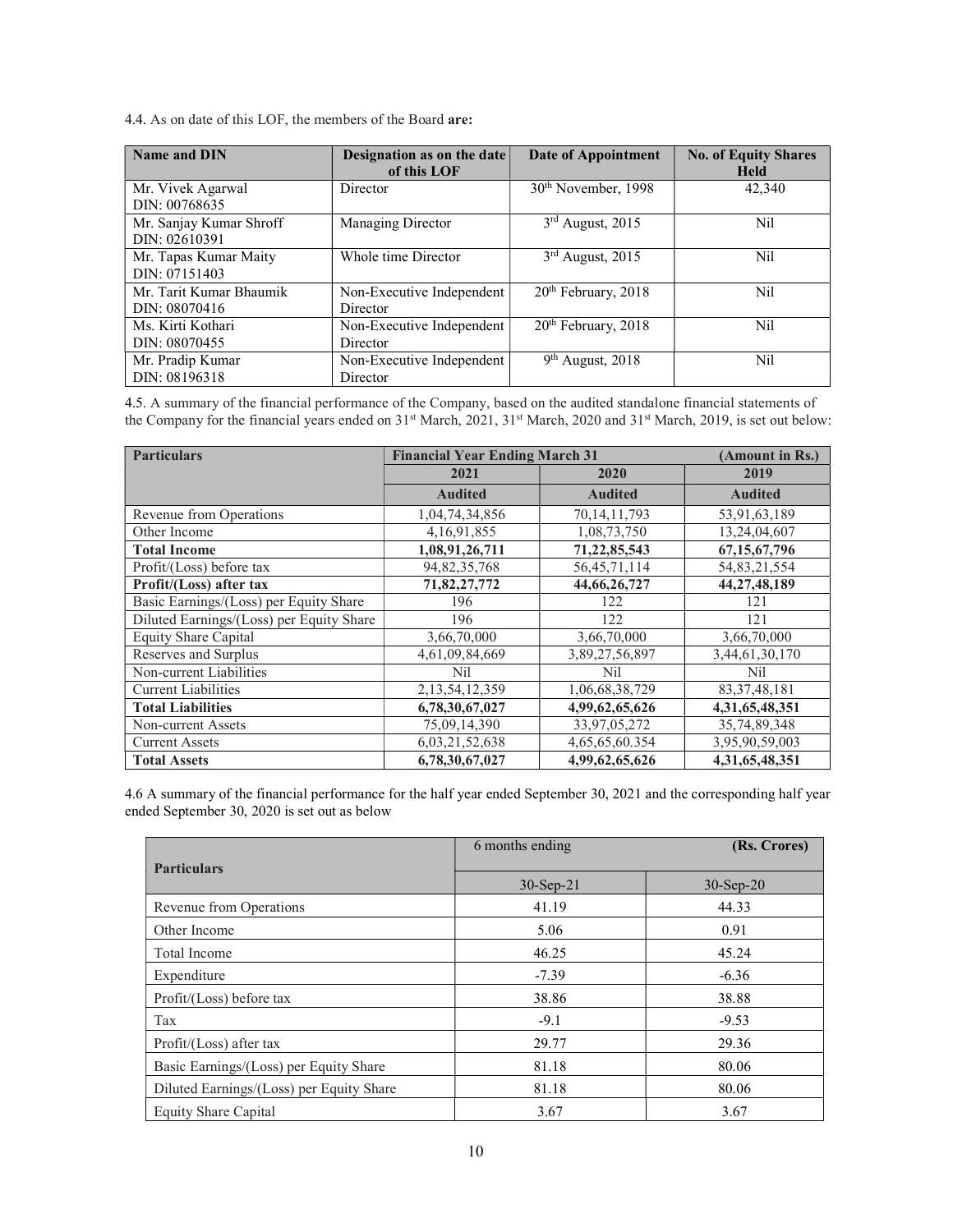# 5. PRESENT EQUITY CAPITAL STRUCTURE AND SHAREHOLDING PATTERN OF THE COMPANY

5.1. As on date of this LOF, the authorized share capital of the Company is Rs. 5,00,00,000 (Rupees Five Crore Only) divided into 50,00,000 Equity Shares of Rs. 10/- (Rupees Ten only) each. The total issued and paid-up and listed share capital of the Company is Rs. 3,66,70,000 (Rupees Three Crore Sixty-Six Lakhs Seventy Thousand Only) comprising of 36,67,000 Equity Shares of Rs. 10/- (Rupees Ten Only) each.

5.2. As on date of this LOF, there are no outstanding instruments in the nature of warrants or fully convertible debentures or partly convertible debentures/ preference shares etc., which are convertible into Equity Shares at any later date. Also, Equity Shares held by the members of the Promoter Group are not subject to any statutory lock-in. As on date of this LOF, Mr. Vivek Agarwal holds 42,340 equity shares in EISL. He along with other members of the Promoter Group (collectively referred to as "Acquirers") hold 26,59,000 fully paid-up equity shares of the Company aggregating to 72.51% of the total issued and paid-up share capital of the Company. The Company also does not have any partly paid-up shares outstanding. Neither the Acquirers nor the members of the Promoter Group are participating in the Delisting Offer and will not tender their Equity Shares in the RBB as part of the Delisting Offer.

5.3. The capital structure of the Company as on the date of this LOF is as follows:

| <b>Particulars</b>                                                                             | <b>Amount</b> (in Rs) |
|------------------------------------------------------------------------------------------------|-----------------------|
| <b>Authorised Capital</b><br>$50,00,000$ Equity Shares of Rs.10/- each                         | 5,00,00,000           |
| Issued, Subscribed and Paid Up Equity Share Capital<br>36,67,000 Equity Shares of Rs.10/- each | 3.66.70.000           |

5.4. The Shareholding Pattern of the Company as on the date of this LOF is as follows:

| <b>Particulars</b>              | <b>No. of Equity Shares</b> | % of Total Number of<br><b>Shares</b> |
|---------------------------------|-----------------------------|---------------------------------------|
| Promoter and promoter group (A) | 26,59,000                   | 72.51                                 |
| <b>Public Shareholders (B)</b>  | 10.08.000                   | 27.49                                 |
| <b>Total Shares</b>             | 36,67,000                   | 100.00                                |

#### 6. STOCK EXCHANGE FROM WHICH THE EQUITY SHARES ARE SOUGHT TO BE DELISTED

6.1. The Equity Shares are currently listed and traded on BSE SME.

6.2. The Equity Shares are infrequently traded in terms of Regulation 2(1)(j) of the SEBI (Substantial Acquisition of Shares and Takeovers) Regulations, 2011, as amended ("SEBI SAST Regulations").

6.3. The Acquirers are seeking to delist the Equity Shares from BSE, pursuant to their "in-principle" approval to the Delisting Offer.

6.4. Any application for listing made in future by the Company in respect of delisted Equity Shares shall be deemed to be an application for fresh listing of such Equity Shares and shall be subject to the then prevailing laws relating to listing of equity shares of unlisted companies.

6.5. The Acquirers propose to acquire the Offer Shares pursuant to the RBB through an acquisition window facility, i.e., separate acquisition window in form of web based bidding platform provided by BSE, in accordance with the stock exchange mechanism (the "Acquisition Window Facility" or "Offer to Buy (OTB)"), conducted in accordance with the terms of the SEBI Delisting Regulations and the SEBI Circulars (defined below).

# 7. LIKELY POST SUCCESSFUL DELISTING OFFER SHAREHOLDING PATTERN OF THE COMPANY

7.1. The post-delisting equity share capital structure is not going to change immediately upon successful completion of the Delisting Offer. The most likely post-delisting shareholding of the Company, pursuant to a successful completion of the Delisting Offer in terms of the Delisting Regulations, will be as follows: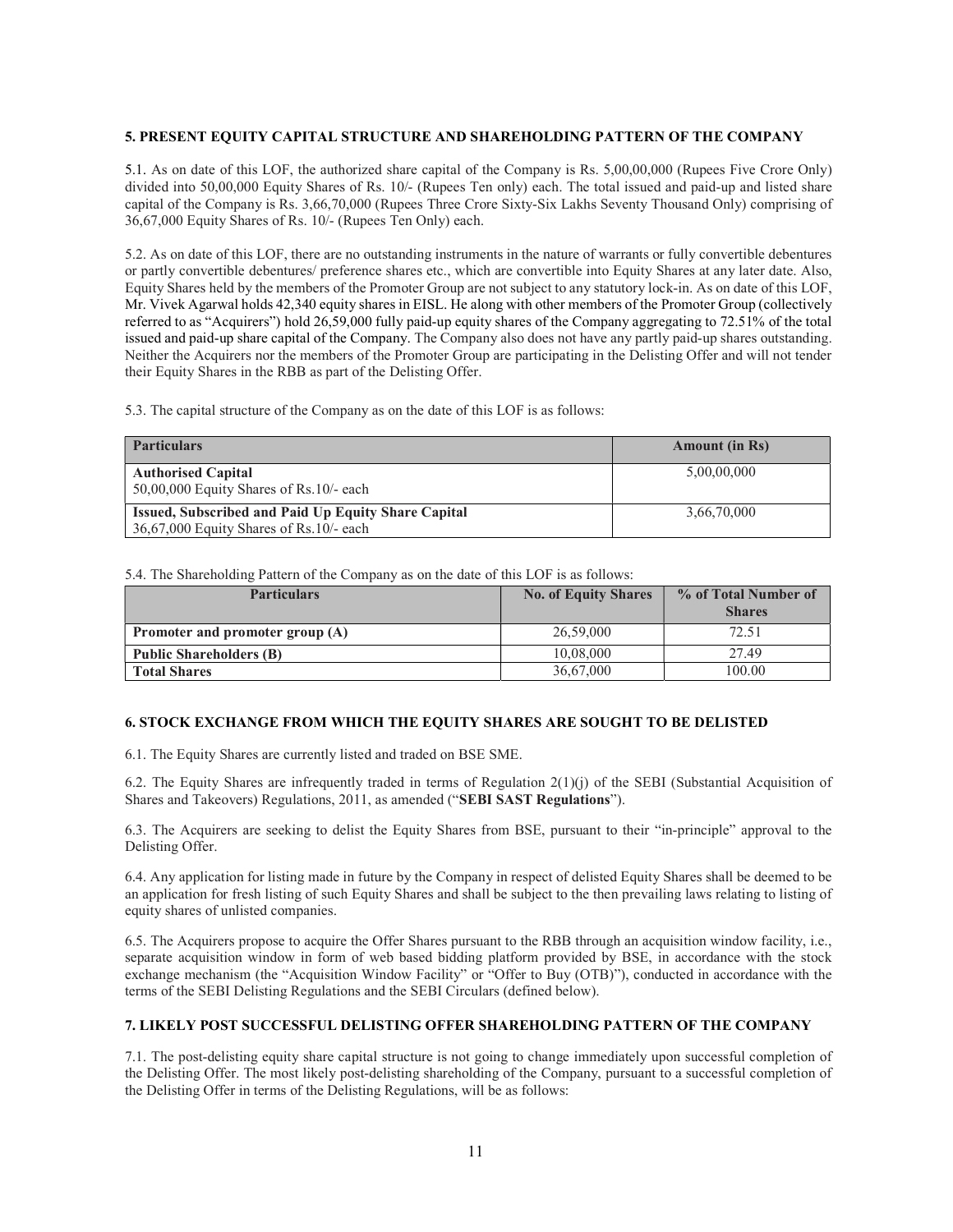| <b>Particulars</b>              | No. of equity Shares* | % of Total Number. of |
|---------------------------------|-----------------------|-----------------------|
|                                 |                       | shares                |
| Promoter and promoter group (A) | 36,67,000             | 100.00                |
| Public shareholders (B)         | Nil                   | Nil                   |
| <b>Total Shares</b>             | 36,67,000             | 100.00                |

\* Assuming all offer shares are accepted in the Delisting offer.

# 8. MANAGER TO THE DELISTING OFFER

8.1. The Acquirers have appointed Finshore Management Services Limited having their registered office at Anandlok, 2nd Floor, Block – A, Room No. 207, 227, A.J.C. Bose Road, Kolkata – 700020, West Bengal, India as "Manager to the Offer". Tel. no.: +91-033-22895101/9831020743; Email: ramakrishna@finshoregroup.com; and Contact person: Mr. S Ramakrishna Iyengar.

# 9. REGISTRAR TO THE DELISTING OFFER

9.1. The Acquirers have appointed Cameo Corporate Services Limited having its registered office at "Subramanian Building", No.1 Club House Road, Chennai – 600002, as "Registrar to the Offer". Tel. no.: +91-44-40020700, 28460390; Fax no.: +91-44-28460129; Email: investor@cameoindia.com; and Contact person: Mr. R.D. Ramasamy.

### 10. METHODOLOGY OF FUND PAYIN AND BUYING BID BY ACQUIRER

For the implementation of the Delisting Offer, the Acquirer(s) have already deposited the required pay-in amount in Escrow account as given in in Para 20. On success of the offer, funds pay in will be made from the Escrow account either directly to ICCL or through the buying Broker as per the instructions of ICCL. The Acquirers have appointed a SEBI registered BSE broker as the Buying Broker to place the bid.

# 11 STOCK EXCHANGE DATA REGARDING THE COMPANY

11.1. The Equity Shares are infrequently traded on BSE SME in terms of Regulation 2(1)(j) of the SEBI SAST Regulations.

11.2. The high, low and average market prices of the equity shares of the Company during the preceding 3 financial years are as follows:

| Preceding 3 Financial years    |                     |                 |                              |
|--------------------------------|---------------------|-----------------|------------------------------|
| Period                         | High <sup>(1)</sup> | $\rm Low^{(1)}$ | Average Price <sup>(1)</sup> |
|                                | (INR)               | (INR)           | (MR)                         |
| April 1, 2018 – March 31, 2019 | 1002                | 928             | 951                          |
| April 1, 2019 – March 31, 2020 | 1074                | 1002            | 1050                         |
| April 1, 2020 - March 31, 2021 | 1034                | 994             | 1007                         |

[Source: www.bseindia.com]

Notes: (1) High and low price for the period are based on intra-day prices and average price is based on average of closing price.

 $^{(2)}$  The aforesaid figures may be slightly different than the actual figures due to rounding off.

11.3. The monthly high and low market prices for the 6 months preceding the date of this LOF and the corresponding volumes on BSE SME are as follows:

Preceding 6 months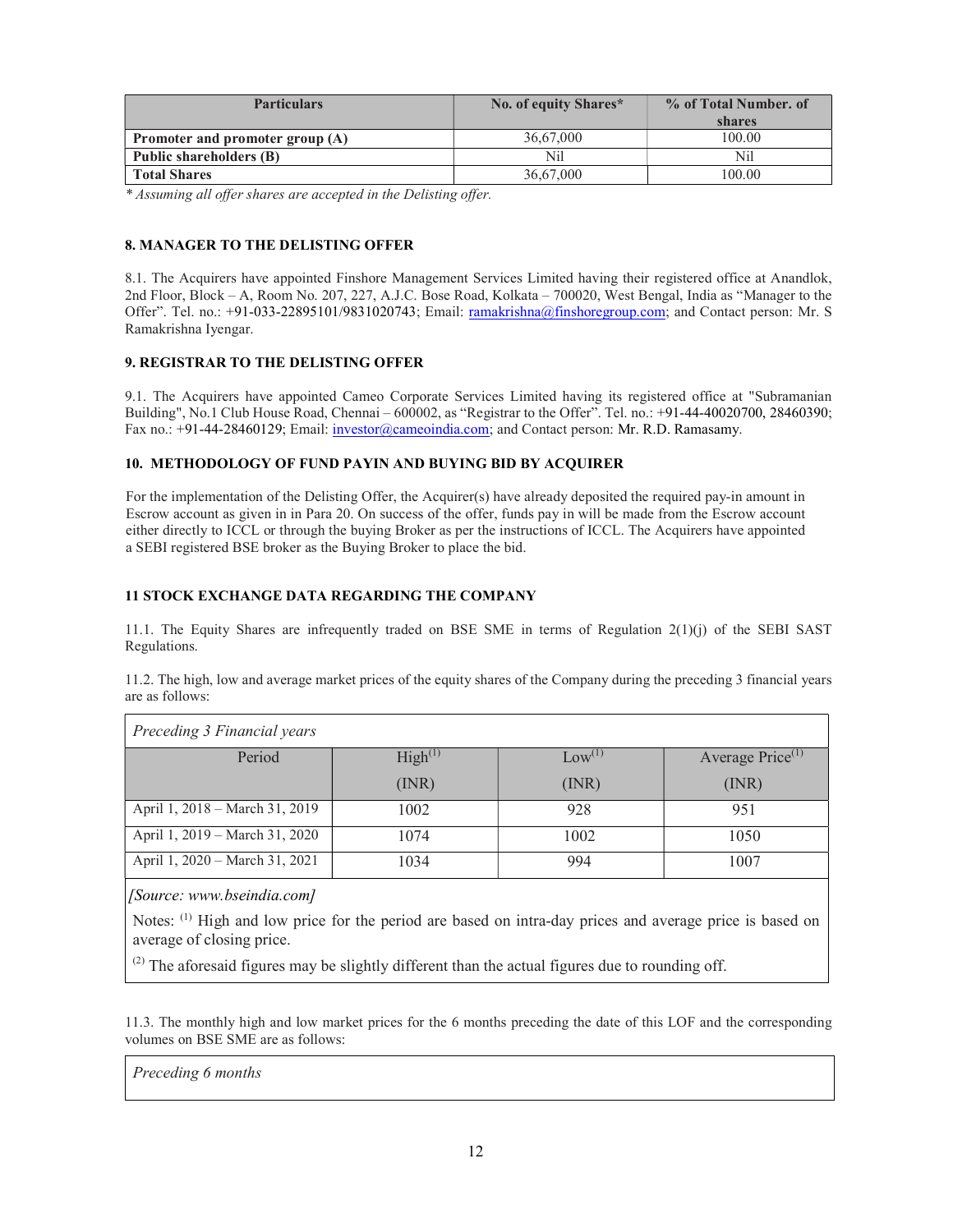| Period           | High <sup>(1)</sup><br>(INR) | $Low^{(1)}$<br>(MR) | Number of Equity<br>Shares traded in the<br>period |
|------------------|------------------------------|---------------------|----------------------------------------------------|
| May 2021         | 1030                         | 1030                | 160                                                |
| June 2021        | 1083                         | 1030                | 3200                                               |
| <b>July 2021</b> | 1379                         | 1121                | 28960                                              |
| August 2021      | 1470                         | 1225                | 52960                                              |
| September 2021   | 1425                         | 1301                | 800                                                |
| October 2021     | 1333                         | 1250                | 1440                                               |

[Source: www.bseindia.com]

Notes: <sup>(1)</sup> High and low price for the period are based on intra-day prices and average price is based on average of closing price.

 $<sup>(2)</sup>$  The aforesaid figures may be slightly different than the actual figures due to rounding off.</sup>

# 12. DETERMINATION OF THE FLOOR PRICE

12.1. The acquirers propose to acquire the Equity shares from the public shareholders pursuant to a RBB established in terms of Schedule II of the SEBI Delisting Regulations.

12.2. The equity shares are currently listed and traded on BSE SME. The scrip code and the security ID of the Company on BSE are "541053" and "EIS", respectively.

12.3. The annualized trading turnover based on the trading volume of the Equity Shares on BSE SME during the period from 1<sup>st</sup> September, 2020 to 31<sup>st</sup> August, 2021 (i.e., 12 calendar months prior to the month of the BSE Notification Date) is as under:

| <b>Stock Exchange</b> | Total shares traded | Total listed shares | Trading (as a percentage<br>of the total listed shares)<br>(%) |
|-----------------------|---------------------|---------------------|----------------------------------------------------------------|
| BSE                   | 126720              | 36,67,000           | 3.45                                                           |

[Source: www.bseindia.com]

12.4. Based on information provided in point above, the Equity Shares of the Company are infrequently traded on BSE within the meaning of explanation provided in Regulation 2(1)(j) of the SEBI SAST Regulations. As required under Regulation 20 of the SEBI Delisting Regulations, the floor price of the Delisting Offer is required to be determined in terms of Regulation 8 of the SEBI SAST Regulations, as may be applicable. The reference date for computing the floor price would be the date on which the BSE was notified of the board meeting in which the delisting proposal was considered and approved, i.e., 21<sup>st</sup> September, 2021 ("Reference Date").

12.5. In terms of Regulation 8 of the SEBI SAST Regulations, the Floor price shall be the higher of the following:

| (a) | the highest negotiated price per share of the target company for any acquisition under the<br>agreement attracting the obligation to make a public announcement of an open offer.                                                  | Not Applicable |
|-----|------------------------------------------------------------------------------------------------------------------------------------------------------------------------------------------------------------------------------------|----------------|
| (b) | the volume-weighted average price paid or payable for acquisitions, whether by the acquirer or<br>by any person acting in concert with him, during the fifty-two weeks immediately preceding<br>the Reference Date.                | Not Applicable |
| (c) | the highest price paid or payable for any acquisition, whether by the acquirer / Promoter/<br>promoter Group or by any person acting in concert with him, during the twenty six weeks<br>immediately preceding the Reference Date. | Not Applicable |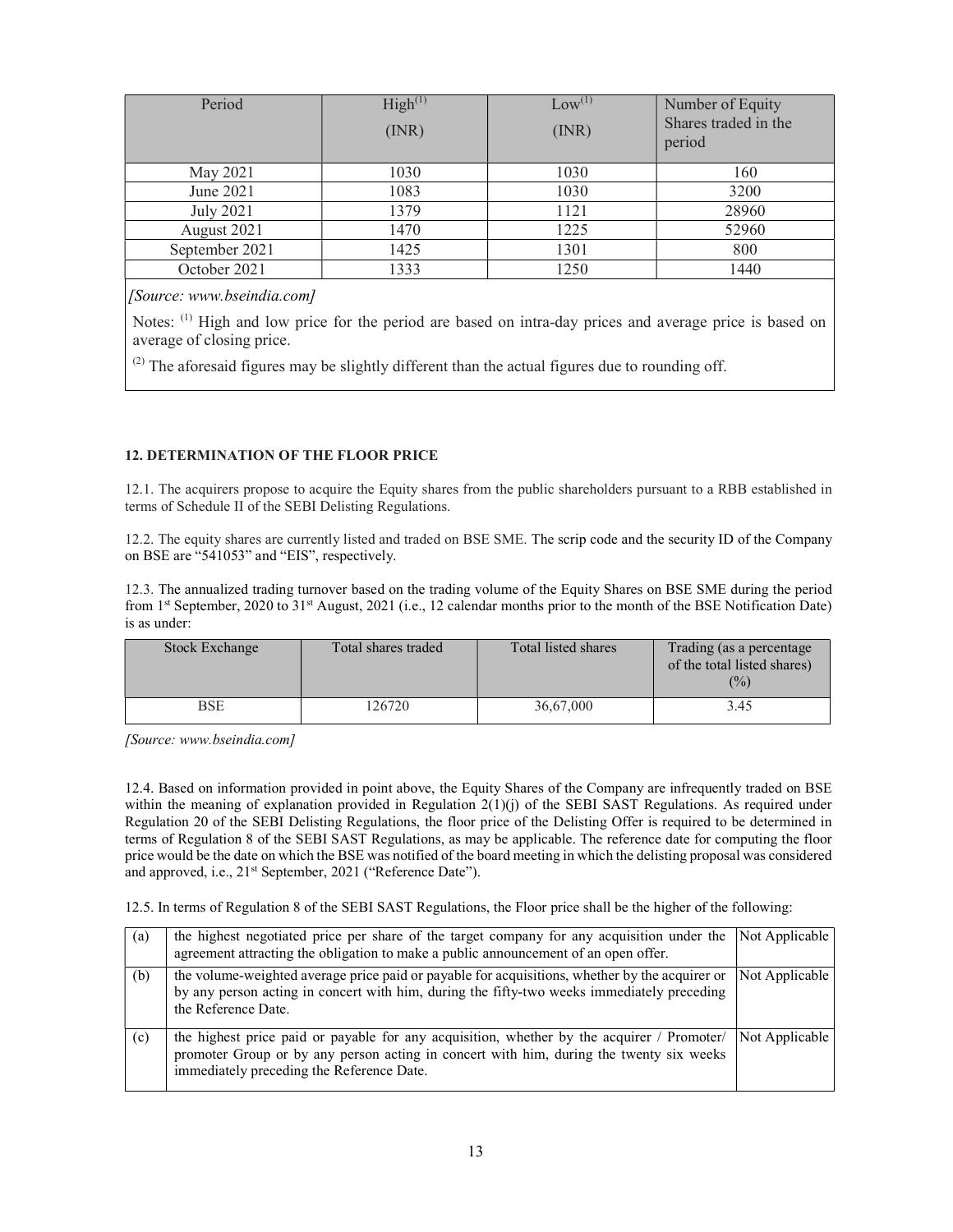| (d) | the volume-weighted average market price of such shares for a period of sixty trading days Not Applicable |              |
|-----|-----------------------------------------------------------------------------------------------------------|--------------|
|     | immediately preceding the date of the Reference Date as traded on the stock exchange where                |              |
|     | the maximum volume of trading in the shares of the company are recorded during such period.               |              |
|     |                                                                                                           |              |
| (e) | where the shares are not frequently traded, the price determined by the acquirer and the manager          | Rs. 1306/- # |
|     | to the open offer taking into account valuation parameters including, book value, comparable              |              |
|     | trading multiples, and such other parameters as are customary for valuation of shares of such             |              |
|     | companies.                                                                                                |              |

# As per certificate dated 29<sup>th</sup> September, 2021 issued by Mr. Anand Kumar Gawade having office at 7, Saraswati Heights, Deccan Gymkhana, Pune -411004, Email ID ang@angca.com, calculating the floor price, computed in accordance with Regulation 20(2) of SEBI Delisting Regulations read with Regulation 8 of SEBI SAST Regulations for the Delisting Offer is Rs. 1306/- (Rupees One Thousand Three Hundred and Six Only) per Equity Share ("Floor Price").

The acquirers have not exercised the option of providing an indicative price under Regulation 20(4) of the SEBI Delisting Regulations.

## 13. DETERMINATION OF THE DISCOVERED PRICE AND EXIT PRICE

13.1. The Acquirers propose to acquire the Offer Shares pursuant to the RBB through the Acquisition Window Facility or OTB, conducted in accordance with the terms of the SEBI Delisting Regulations and the SEBI Circulars (defined below).

13.2. All Public Shareholders can tender their Offer Shares during the Bid Period as per the Schedule of Activities of this LOF.

13.3. The minimum price per Offer Share payable by the Acquirers pursuant to the Delisting Offer, shall be determined in accordance with the SEBI Delisting Regulations and will be the price at which the shareholding of the members of the Promoter Group reaches 90% of the total issued and paid-up equity share capital of the Company, pursuant to the RBB specified in Schedule II of the SEBI Delisting Regulations, which shall not be lower than the Floor Price ("Discovered Price").

13.4. The Acquirers are under no obligation to accept the Discovered Price if it is above the Floor Price. The Acquirers may, at their discretion, subject to the terms and conditions as set out in the DPA and this Letter of Offer: a) accept the Discovered Price;

b) offer a price higher than the Discovered Price; or

c) offer a Counter Offer Price.

13.5. The "Exit Price" shall be:

a) the Discovered Price, if accepted by the Acquirers;

b) a price higher than the Discovered Price, if offered by the Acquirers at their discretion; or

c) the Counter Offer Price offered by the Acquirers at their sole and absolute discretion which, pursuant to acceptance and/ or rejection by Public Shareholders, results in the shareholding of the members of the Promoter Group reaching 90% of the total issued and paid-up equity share capital of the Company.

13.6. The Acquirers shall announce the Discovered Price and their decision to accept or reject the Discovered Price/ offer a price higher than the Discovered Price/ offer a Counter Offer Price, as applicable, in the same newspapers in which the DPA was published, in accordance with the timetable set out in the Schedule of Activities of this LOF.

13.7. Once the Acquirers announce the Exit Price, the Acquirers will acquire, subject to the terms and conditions set out in the DPA and this LOF, all the Offer Shares validly tendered at a price not exceeding the Exit Price, for a cash consideration equal to the Exit Price for each such validly tendered Offer Share. The Acquirers will not accept Offer

Shares offered at a price that exceeds the Exit Price.

13.8. If the Acquirers do not accept the Discovered Price in terms of Regulation 20 or 22 of the SEBI Delisting Regulations or the Delisting Offer fails in terms of Regulation 23 of the SEBI Delisting Regulations:

a) the Acquirers will have no right or obligation to acquire the Offer Shares tendered in the Delisting Offer;

b) the Acquirers, through the Manager to the Offer, will within 2 working days of closure of the Bid Period (as defined herein) announce such rejection of the Discovered Price or failure of the Delisting Offer, through an announcement in all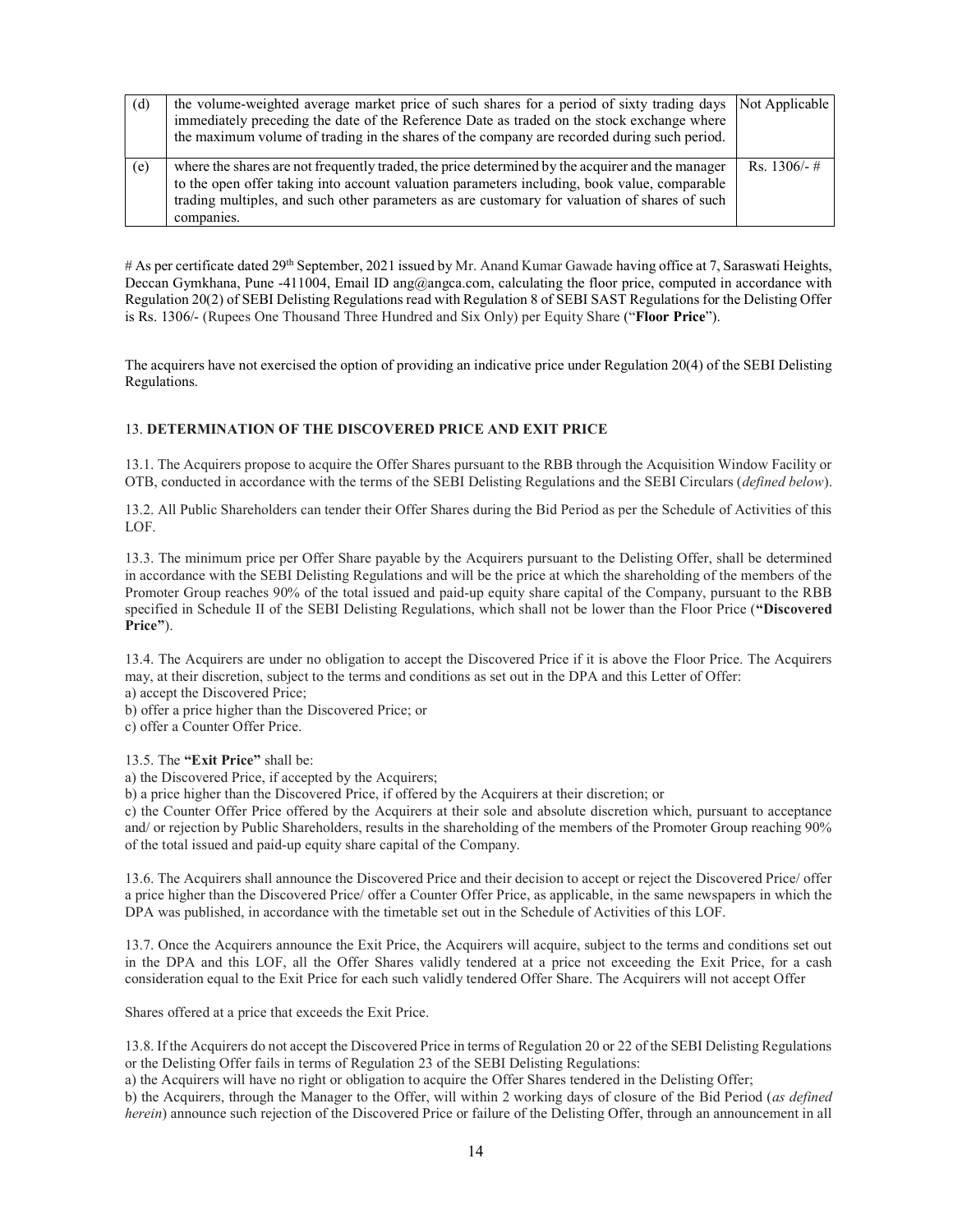newspapers where the DPA is published;

c) No Final application for delisting shall be made before BSE;

d) The lien on the Equity Shares tendered in the Delisting Offer will be released and such Equity Shares shall be returned to the respective Public Shareholders within in accordance with Regulation 23(2)(a) of the SEBI Delisting Regulations; and

e) The Escrow Account (as defined herein) opened in accordance with Regulation 14 of the SEBI Delisting Regulations shall be closed.

#### 14. MINIMUM ACCEPTANCE AND SUCCESS CONDITIONS TO THE DELISTING OFFER

The acquisition of Offer Shares by the Acquirers pursuant to the Delisting Offer and the successful delisting of the Company pursuant to the Delisting Offer are conditional upon:

14.1. The post-Delisting Offer shareholding of the Acquirers, along with the Equity Shares tendered or offered by the public shareholders accepted as eligible bids at the Discovered Price or the Counter Offer Price, as the case may be, reaches 90% of the total issued Equity Shares excluding:

(i) Equity Shares held by custodian(s) against which depository receipts have been issued overseas;

(ii) Equity Shares held by a Trust set up for implementing an Employee Benefit scheme under the Securities and Exchange Board of India (Share Based Employee Benefits) Regulations, 2021, as amended; and

(iii) Equity Shares held by inactive shareholders such as vanishing companies and struck off companies, shares transferred to the Investor Education and Protection Fund's account and Equity Shares held in terms of Regulation 39(4) read with Schedule VI of the Listing Regulations. Inactive shareholders will be determined as on the date of In-Principle approval from BSE as mentioned herein i.e. November 23, 2021

It may be noted that notwithstanding anything contained in the LOF, the Acquirers reserve the right to accept or reject the Discovered Price if it is higher than the Floor Price;

14.2. Where Counter Offer is not made:

a) The Acquirers shall be bound to accept the Equity Shares tendered or offered in the Delisting Offer if the Discovered Price determined through the RBB is equal to the Floor Price.

b) A minimum of 6,41,300 Equity Shares being tendered at the Discovered Price or the Counter Offer Price, as the case may be, prior to the closure of Bid period i.e. on the Bid Closing Date so as to cause the cumulative number of Equity Shares held by the Acquirers together with Promoter/ Promoter Group (as on date of this LOF taken together with the Equity Shares acquired through the Acquisition Window Facility or OTB) to be equal to or excess of 33,00,300 Equity Shares representing 90% of the fully paid-up Equity Shares of the Company as per Regulation 21(a) of the SEBI Delisting Regulations ('Minimum Acceptance Condition').

c) The Acquirers will obtain requisite statutory approvals, if any, required for the delisting of Equity Shares as stated in Paragraph 21 this LOF and meeting the conditions set out in Regulation 21 of the SEBI Delisting Regulations.

14.3. Where Counter Offer is made:

a) If the Discovered Price is not acceptable to the Acquirers, a counter offer may be made by them to the Public Shareholders within 2 working days of the closure of the Bid Period.

b) The counter offer price shall not be less than the book value of the Company as certified by the Manager to the Offer.

c) The Acquirers through the Manager to the Offer, shall publish the Counter Offer public announcement in the same newspapers in which the DPA was made, within 4 working days of the closure of the RBB.

d) The Acquirers shall ensure compliance with the provisions of the SEBI Delisting Regulations, and in accordance with the timelines provided in Schedule IV of the SEBI Delisting Regulations.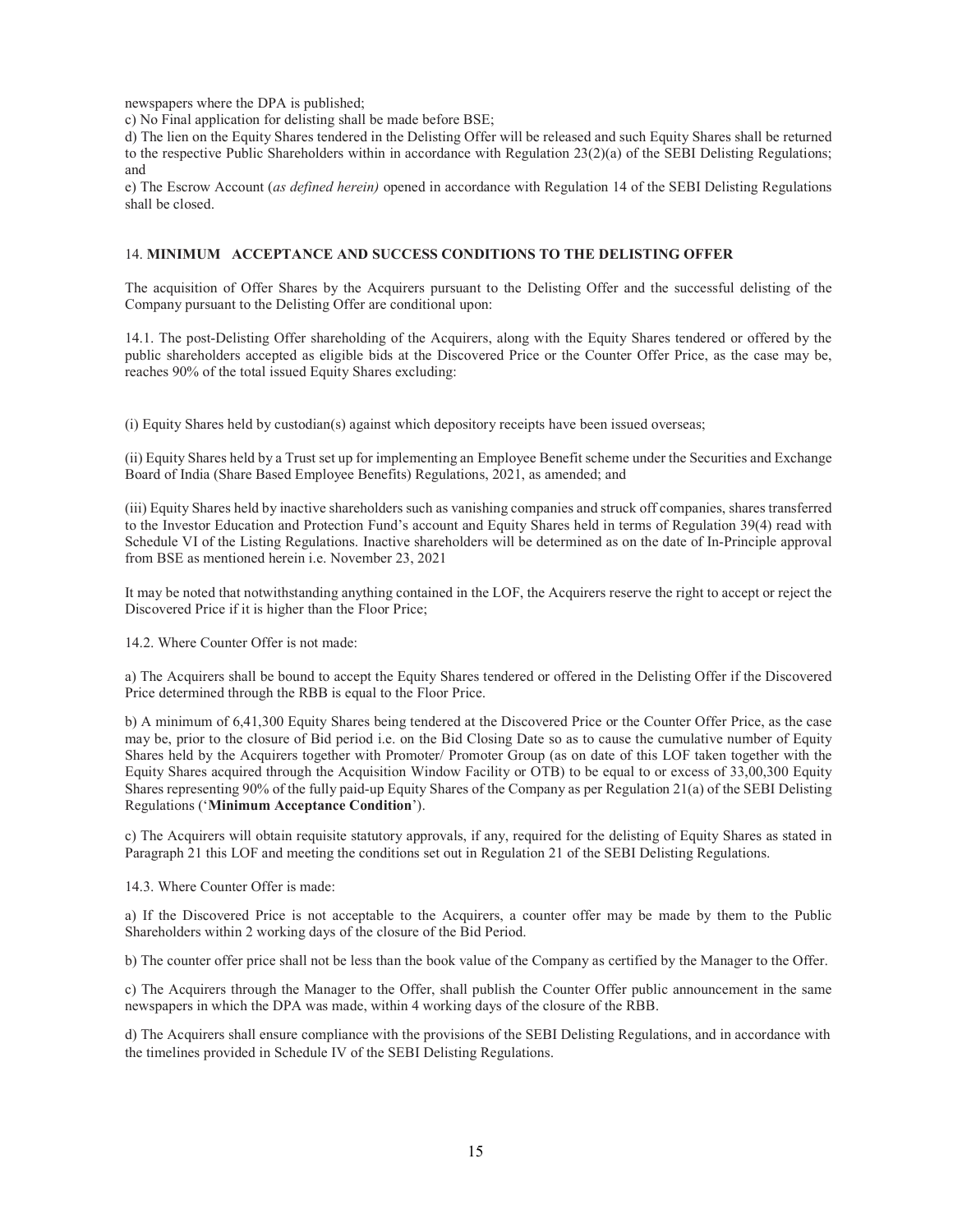# 15. ACQUISITION WINDOW FACILITY

15.1. Pursuant to the SEBI Delisting Regulations, the Acquirers are required to facilitate tendering of the Equity Shares by the Public shareholders of the Company and the settlement of the same, through the stock exchange mechanism prescribed by SEBI vide its circular reference numbers 'CIR/CFD/POLICYCELL/1/2015 dated 13<sup>th</sup> April, 2015', 'CFD/DCR2/CIR/P/2016/131 dated 9th December, 2016' and SEBI/HO/CFD/DCR-III/CIR/P/2021/615 dated 13th August, 2021 ('SEBI Circulars') sets out the procedure for tendering and settlement of Equity Shares through the Stock Exchange ('Stock Exchange Mechanism').

15.2. Further, the SEBI Circulars provide that the Stock Exchanges shall take necessary steps and put in place the necessary infrastructure and systems for implementation of the Stock Exchange Mechanism and to ensure compliance with requirements of the SEBI Circulars. Pursuant to the SEBI Circulars, the Stock Exchanges have issued guidelines detailing the mechanism for acquisition of shares through Stock Exchanges.

15.3. The Acquirers have chosen Acquisition Window Facility or OTB provided by BSE as the designated stock exchange.

15.4. The cumulative quantity tendered shall be displayed on the website of BSE at specific intervals during Bid Period.

15.5. The Acquirers have appointed the Buying Broker to undertake the acquisitions made pursuant to this Delisting Offer.

# 16. DATES OF OPENING AND CLOSING OF BID PERIOD

16.1. All the Public Shareholders holding Equity Shares are eligible to participate in the RBB process by tendering, the whole or part of the Equity Shares held by them through the Acquisition Window Facility or OTB at or above the Floor Price.

16.2. The period during which the Public Shareholders may tender their Equity Shares pursuant to the RBB (the "Bid **Period**") shall commence on Tuesday,  $30<sup>th</sup>$  November,  $2021$  (the "Bid Opening Date") and close on Monday,  $6<sup>th</sup>$ December, 2021 (the "Bid Closing Date"). During the Bid Period, Bids will be placed in the Acquisition Window Facility by the Public Shareholders through their respective stock brokers registered with BSE during normal trading hours of secondary market on or before the Bid Closing Date. Any change to the Bid Period will be notified by way of a corrigendum/ addendum in the newspapers where the DPA is published.

16.3. The Public Shareholders should note that the Bids (as defined herein) are required to be uploaded in the Acquisition Window Facility or OTB on or before the Bid Closing Date for being eligible for participation in the Delisting Offer. Bids not uploaded in the Acquisition Window Facility or OTB will not be considered for delisting purposes and will be rejected.

16.4. The Public Shareholders should submit their Bids through their respective stock brokers who are registered with BSE ("Seller Member"). Thus, Public Shareholders should not send Bids to Company/ Acquirers/Manager to the Offer/ Registrar to the Offer.

16.5. Bids received after close of trading hours on the Bid Closing Date may not be considered for the purpose of determining the Discovered Price payable for the Equity Shares by the Acquirers pursuant to the RBB.

16.6. This letter inviting the Public Shareholders (along with necessary forms and detailed instructions) to tender their Equity Shares by way of submission of "Bids" (the "Letter of Offer") is being dispatched as indicated in the Schedule of Activities of this LOF.

# 17. PROCEDURE FOR TENDERING

17.1. During the Bid Period, the Bids shall be placed through the Acquisition Window Facility or OTB by the Public Shareholders through their respective Seller Member during normal trading hours of the secondary market. The Seller Members can enter orders for Equity Shares which are held in dematerialized form as well as physical form.

17.2. The Letter of Offer (along with necessary forms and instructions) inviting the Public Shareholders to tender their Equity Shares to the Acquirers will be dispatched to the Public Shareholders by the Acquirers whose names appear on the register of members of the Company and to the owner of the Equity Shares whose names appear as beneficiaries on the records of the respective depositories at the close of business hours on the Specified Date (as indicated in the Schedule of Activities of this LOF).

17.3. For further details, refer the schedule of activities of this LOF.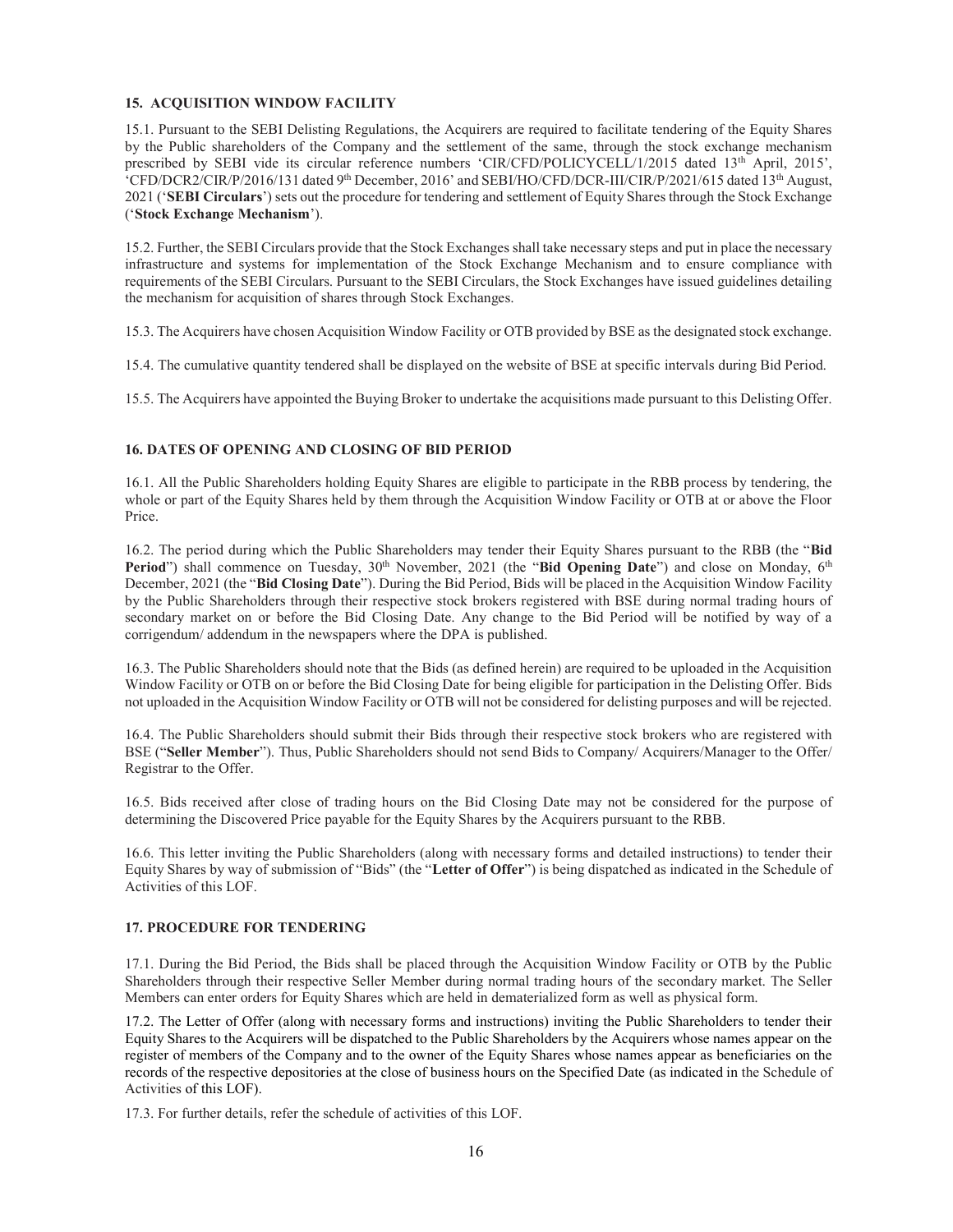17.4. In the event of an accidental omission to dispatch the LOF or non-receipt of the LOF by any Public Shareholder, such Public Shareholder may obtain a copy of the LOF by writing to the Registrar to the Offer at their address given in paragraph 9 of this LOF, clearly marking the envelope "EISL - Delisting Offer". Alternatively, the Public Shareholders may obtain copies of the Letter of Offer from the website of BSE i.e., www.bseindia.com, or, from the website of the Registrar to the Offer, at https://cameoindia.com/.

#### 17.5. Procedure to be followed by Public Shareholders holding Offer Shares in dematerialized form

- a) Public Shareholders who desire to tender their Shares in demat form would have to deposit appropriate depository instruction/ slip with their Depository Participant for marking lien/ transferring shares to the Member Pool Account of their BSE registered Stock Broker / ICCL (Indian Clearing Corporation Limited) as per the procedure laid down in SEBI Circulars mentioned in para 15.1 and circulars issued by ICCL/ BSE. The Settlement Type (normally "Delisting") and Settlement number will be available in the offer opening circular that will be issued by BSE / ICCL shortly.
- b) During the Bid Period, Public Shareholders should place their bids through their respective BSE stock brokers in the Acquisition Window Facility or OTB during normal trading hours of secondary market on or before the Bid Closing Date, by indicating to their Selling Broker the details, including number of shares and reverse bidding price. Shareholders should not send bids to the Company/ Acquirers/ Manager to the Offer. Upon placing the bid, the Public shareholder should obtain from his / her BSE Broker a Transaction Registration Slip ('TRS') generated by exchange bidding system which contains the details of the bid placed by the shareholder which the shareholder must check. Further, the Public Shareholders should not send bids to the Company/ Acquirers/ Manager to the Offer/ Registrar to the Offer. Public Shareholders should tender their Equity Shares before close of market hours on the last day of the Bid Period.

 The Selling Broker would be required to transfer the number of Equity Shares by using the settlement number and the procedure prescribed by the Indian Clearing Corporation Limited ('Clearing Corporation') for the transfer of the Equity Shares to the Account of the Clearing Corporation before placing the bids and the same shall be validate at the time of order entry. The details shall be informed in the offer opening circular that will be issued by BSE / Clearing Corporation.

- c) Upon placing the bid, the Selling Broker shall provide a Transaction Registration Slip ('TRS') generated by the exchange bidding system to the bidder/ Public Shareholder. TRS will contain the deals of order submitted like Bid ID No., Application No., DP ID, Client ID, No. of Equity Shares tendered and price at which the bid was placed etc.
- d) On receipt of TRS from the respective Selling Broker, the Public Shareholder has successfully placed the bid in the Delisting Offer.
- e) Please note that submission of Bid Form and TRS is not mandatorily required in case of Offer Shares held in dematerialized form.
- f) For custodian participant orders for demat shares, early pay-in is mandatory prior to confirmation of bid by custodian. The custodian shall either confirm or reject the bids not later than the closing of trading hours on the last day of the Bid Period. Thereafter, all unconfirmed orders shall be deemed to be rejected. For all confirmed custodian participant bids, order modification shall revoke the custodian confirmation and the revised bids shall be sent to the custodian again for confirmation.
- g) The Clearing Corporation will hold the Equity Shares tendered under the Delisting Offer in trust until the Acquirers complete their obligations under the Delisting in accordance with the SEBI Delisting Regulations.

#### 17.6. Procedure to be followed by Public Shareholders holding Offer Shares in physical form

Currently, no shares of the company are held in physical form.

- a) SEBI vide its circular bearing reference number 'SEBI/HO/CFD/CMD1/CIR/P/2020/144 dated 31<sup>st</sup> July, 2020', has allowed public shareholders holding shares in physical form to tender their shares in the Delisting Offer. The procedure for the same is as mentioned below:
- b) Public Shareholders who hold Equity Shares in physical form and intend to participate in the Delisting Offer will be required to do so through Selling Broker. Public Shareholders should submit their bids through stock brokers registered with BSE only. In the event Selling Broker of any Public Shareholder is not registered with BSE trading member/ stock broker, then that Public Shareholder can approach any BSE registered stock broker and can register himself/ herself by using quick unique client code (UCC) facility through that BSE registered stock broker (after submitting all details as required by such BSE stock broker in compliance with applicable laws).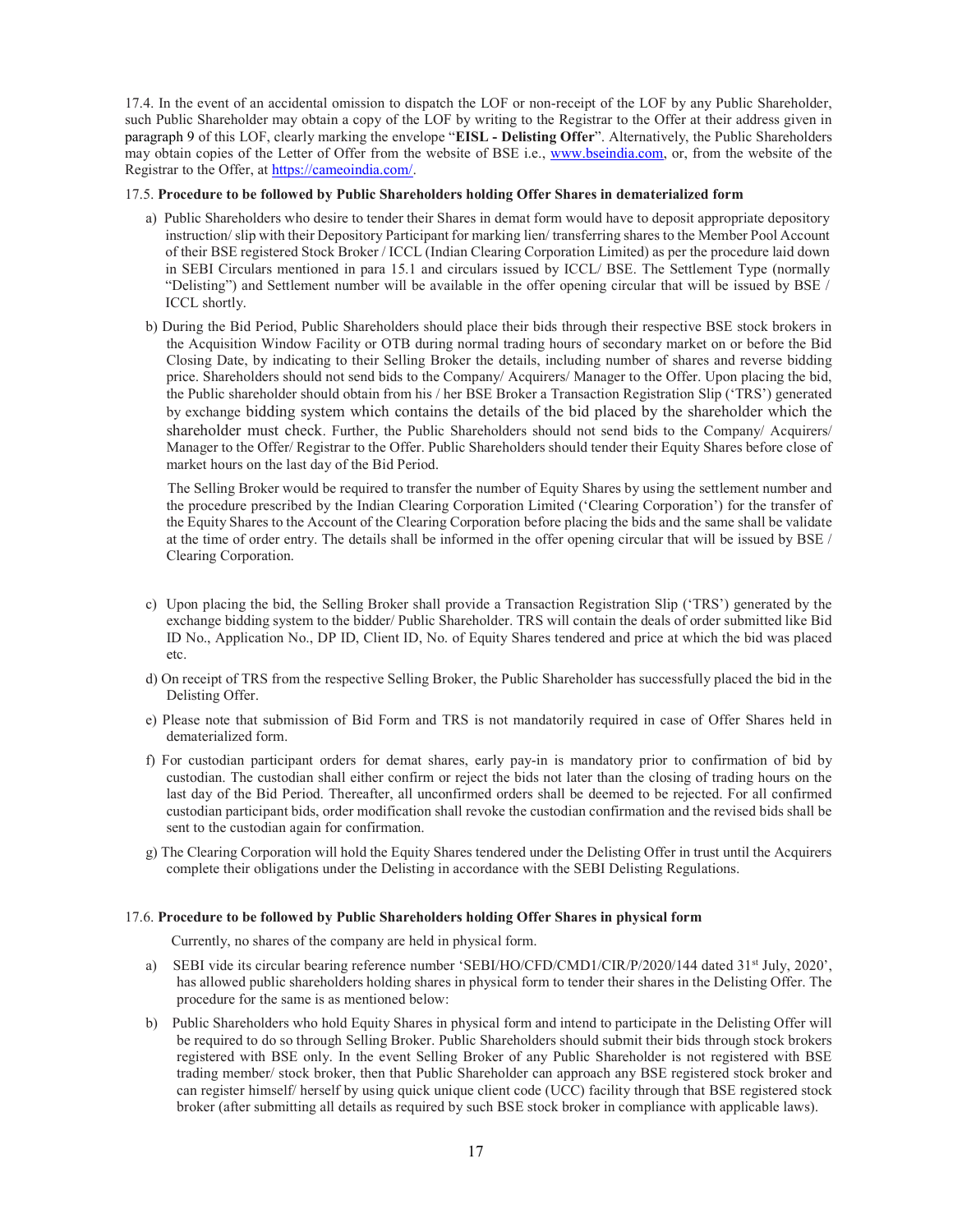- c) Public Shareholders holding Offer Shares in physical form and intending to participate in the Delisting Offer should approach their Selling Broker along with the following complete set of documents to allow for verification procedure to be carried out: (a) Original share certificate(s); (b) Valid share transfer form(s) duly filled and signed by the transferors (i.e., by all registered shareholders in the same order and as per the specimen signatures registered with the Company and Registrar to the Offer) and duly witnessed at the appropriate place authorizing the transfer. Attestation, where required, (thumb impressions, signature difference, etc.) should be done by a magistrate/notary public/bank manager under their official seal; (c) Self-attested PAN card copy (in case of joint holders, PAN card copies of all transferors); (d) Bid form duly signed (by all Public Shareholders in cases where Offer Shares are held in joint names) in the same order in which they hold the Offer Shares; (e) Any other relevant documents such as power of attorney, corporate authorization (including board resolution/ specimen signature), notarized copy of death certificate and succession certificate or probated will, if the original shareholder has deceased, etc., as applicable. In addition, if the address of the Public Shareholder has undergone a change from the address registered in the register of members of the Company, the Public Shareholder would be required to submit a self-attested copy of proof of address consisting of any one of the following documents: valid Aadhar Card, Voter Identity Card or Passport; (f) Declaration by joint holders consenting to tender Offer Shares in the Delisting Offer, if applicable, and upon placing the Bid, the Selling Broker shall provide a TRS generated by the Exchange bidding system to the Public Shareholder. The TRS will contain the details of the order submitted such as Folio No., Certificate No., Distinctive No., No. of Offer Shares tendered and the price at which the Bid was placed.
- d) The Selling Broker/Public Shareholder should ensure the documents are delivered along with TRS either by registered post or courier or by hand delivery to the Registrar to the Offer at the address given in DPA within 2 days of bidding by the Selling Broker. The envelope should be marked as 'EISL - Delisting Offer'.
- e) Public Shareholders holding Offer Shares in physical form should note that the Offer Shares will not be accepted unless the complete set of documents is submitted. Acceptance of the Offer Shares by the Acquirers shall be subject to verification of documents. The Registrar to the Offer will verify such Bids based on the documents submitted on a daily basis and until such time as the BSE shall display such Bids as 'unconfirmed physical bids'. Once, the Registrar to the Offer confirms the Bids it will be treated as 'Confirmed Bids'. Bids of Public Shareholders whose original share certificate(s) and other documents along with TRS are not received by the Registrar to the Offer two days after the Bid Closing date shall be liable to be rejected.
- f) In case of non-receipt of the Letter of Offer/Bid Form, Public Shareholders holding Equity shares in physical form can make an application in writing on plain paper, signed by the respective Public Shareholder, stating name and address, folio number, share certificate number, distinctive number and number of Equity shares tendered for the delisting offer thereof, enclosing the original share certificates and other documents. Public Shareholders will be required to approach their respective Selling Broker and must ensure that their bid is entered by their Selling Broker in the electronic platform to be made available by the BSE before the Bid Closing Date.
- g) The Registrar to the Offer will hold in trust the share certificate(s) and other documents until the Acquirers complete their obligations under the Delisting Offer in accordance with the SEBI Delisting Regulations.

#### 18. METHOD OF SETTLEMENT

Upon finalization of the basis of acceptance as per the SEBI Delisting Regulations:

18.1. The settlement of trades shall be carried out in the manner similar to settlement of trades in the secondary market.

18.2. The Acquirers shall pay the consideration payable towards purchase of the Offer Shares to the Buying Broker who in turn will transfer the funds to the Clearing Corporation, on or before the pay-in date for settlement as per the secondary market mechanism. For the dematerialized Offer Shares acquired in the Delisting Offer, the Public Shareholders will receive the consideration in their bank account attached to the depository account from the Clearing Corporation. If bank account details of any Public Shareholder are not available or if the fund transfer instruction is rejected by the RBI or relevant bank, due to any reasons, then the amount payable to the relevant Public Shareholder will be transferred to the concerned Selling Brokers for onward transfer to such Public Shareholder. In case of physical shares, the Clearing Corporation will release the funds to the Selling Broker as per the secondary market mechanism for onward transfer to Public Shareholders.

18.3. In case of certain client types of viz. non-resident Indians, non-resident clients etc. (where there are specific RBI and other regulatory requirements pertaining to funds pay-out) who do not opt to settle through custodians, the funds pay-out will be given to their respective Selling Broker's settlement accounts for releasing the same to their respective Public Shareholder's account onward. For this purpose, the client type details will be collected from the depositories whereas funds payout pertaining to the bids settled through custodians will be transferred to the settlement bank account of the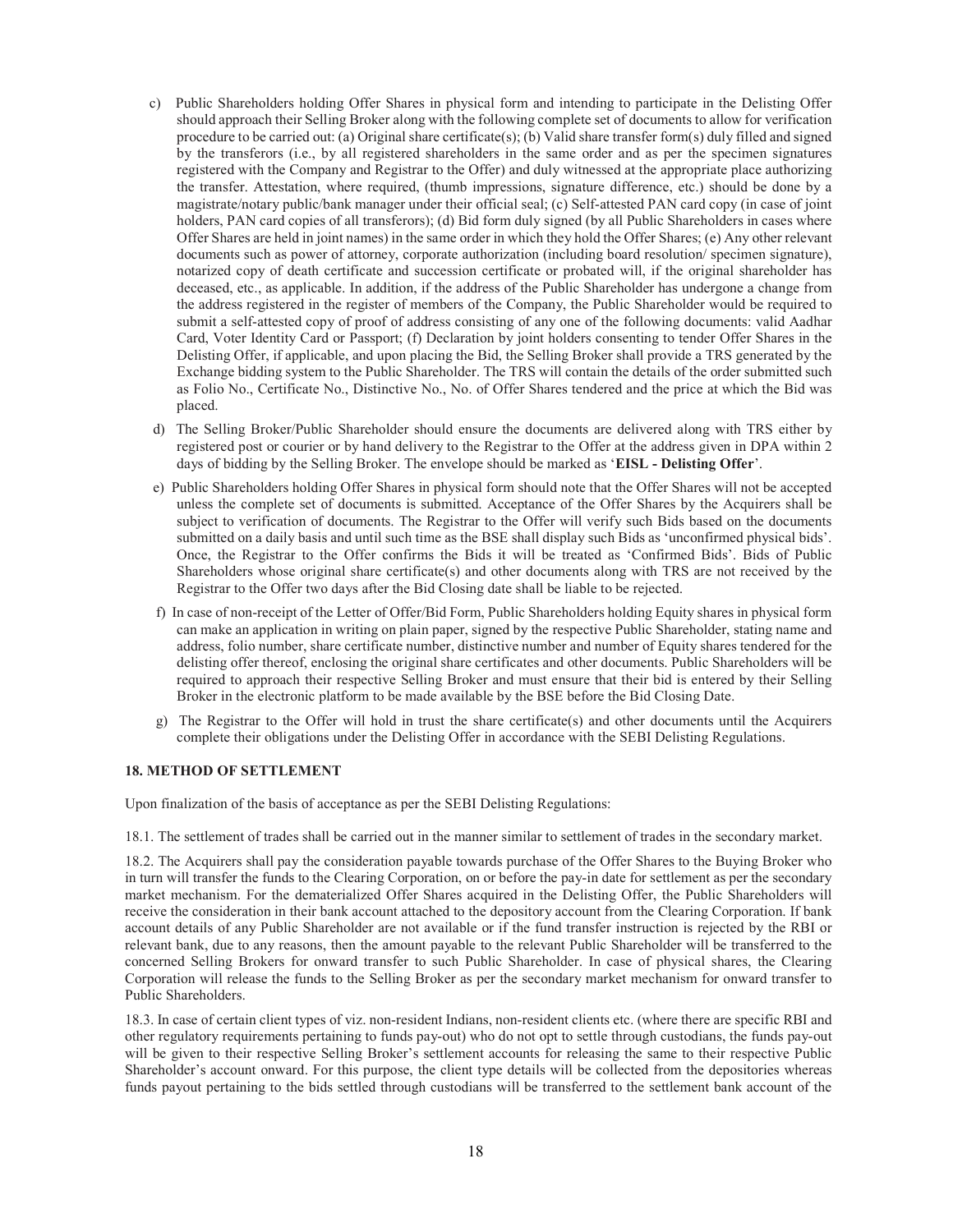custodian, each in accordance with the applicable mechanism prescribed by the Stock Exchange and the Clearing Corporation from time to time.

18.4. The Offer Shares acquired in dematerialized form shall be transferred by the Buying Broker to the accounts of the Acquirers on receipt of the Offer Shares pursuant to the clearing and settlement mechanism of the Stock Exchange. Offer Shares acquired in physical form will be transferred directly to the Acquirers by the Registrar to the Offer.

18.5. In case of rejected dematerialized Offer Shares, if any, tendered by the Public Shareholders, the same would be transferred by the Clearing Corporation directly to the respective Shareholder's Depository Participant account, as part of the exchange payout process. If the securities transfer instruction is rejected in the depository system, due to any issue then such securities will be transferred to the Selling Broker's depository pool account for onward transfer to the respective Shareholder. The Selling Broker/ custodian participants would return these unaccepted Offer Shares to their respective clients (i.e., the relevant Public Shareholder(s)) on whose behalf the Bids have been placed. Similarly, in case of rejected physical shares, if any, Offer Shares tendered in physical form will be returned to the respective Public Shareholders directly by Registrar to the Offer.

18.6. The Selling Broker would issue a contract note and pay the consideration to the respective Public Shareholder whose Offer Shares are accepted under the Delisting Offer. The Buying Broker would also issue a contract note to the Acquirers for the Offer Shares accepted under the Delisting Offer

18.7. Public Shareholders who intend to participate in the Delisting Offer should consult their respective Selling Broker for payment of any cost, charges, and expenses (including brokerage) that may be levied by the Selling Broker upon the Public Shareholders for tendering their Offer Shares in the Delisting Offer (secondary market transaction).

# 19. PERIOD FOR WHICH THE DELISTING OFFER SHALL BE VALID

19.1. The Public Shareholders may submit their Bids to the Seller Member during the Bid Period. Additionally, once the Equity Shares have been delisted from BSE SME, the Public Shareholders who either do not tender their Equity Shares in the Delisting Offer or whose Offer Shares have not been acquired by the Acquirers because the price quoted by them was higher than the Exit Price (the "Residual Public Shareholders") may offer their Offer Shares for sale to the Acquirers at the Exit Price for a period of 1 year following the date of the delisting of the Equity Shares from BSE SME ("Exit Window"). Separate Offer Letter in this regard will be sent to such Residual Public Shareholders, who will be required to submit the necessary documents to the Registrar to the Offer within the stipulated time.

#### 20. DETAILS OF THE ESCROW ACCOUNT

20.1. The estimated consideration payable under the SEBI Delisting Regulations, being the Floor Price of Rs. 1306/- (Rupees One Thousand Three Hundred and Six only) per Equity Share multiplied by the number of the Equity Shares held by the Public Shareholders as on the Specified Date, i.e., 23<sup>rd</sup> November, 2021, is Rs. 131.64 Crore ("Escrow Amount"). The Escrow Amount has been deposited by Mr. Vivek Agarwal in the manner set out below.

20.2. In accordance with Regulation 14 of the SEBI Delisting Regulations, IndusInd Bank, a scheduled commercial bank and a banker to the offer registered with SEBI ("Escrow Bank"), and the Manager to the Offer have entered into an escrow agreement dated 29<sup>th</sup> October, 2021 pursuant to which Acquirers have opened an escrow account in the name of "Vivek Agarwal A/C Delisting Offer" with the Escrow Bank at their branch at Kolkata ("Escrow Account").

20.3. Acquirers have deposited an amount of Rs. 131.65 Crore in Escrow Account in cash.

20.4. On determination of the discovered price and making of the public announcement under sub-regulation 4 of Regulation 17 of the SEBI Delisting Regulations, the Acquirers shall ensure compliance with Regulation 14(4) of the SEBI Delisting Regulations by depositing in the escrow account such additional sum as may be sufficient to make up the entire sum due and payable as consideration in respect of equity shares outstanding with the Public Shareholders.

#### 21. STATUTORY APPROVALS

21.1. The Public Shareholders have accorded their consent by way of special resolution passed through postal ballot on  $3<sup>rd</sup>$  November, 2021, i.e., the last date specified for remote e-voting. The results of the postal ballot were announced on 3<sup>rd</sup> November, 2021 and the same were intimated to BSE.

21.2. BSE has given its in-principle approval for delisting of the Equity Shares pursuant to its letter bearing reference number LO/ Delisting / MJ / IP / 284/2021-22 dated 23<sup>rd</sup> November, 2021.

21.3. To the best of the Acquirers' knowledge, as on date of this LOF, there are no other statutory or regulatory approvals required to acquire the Offer Shares and implement the Delisting Offer, other than as indicated above. If any statutory or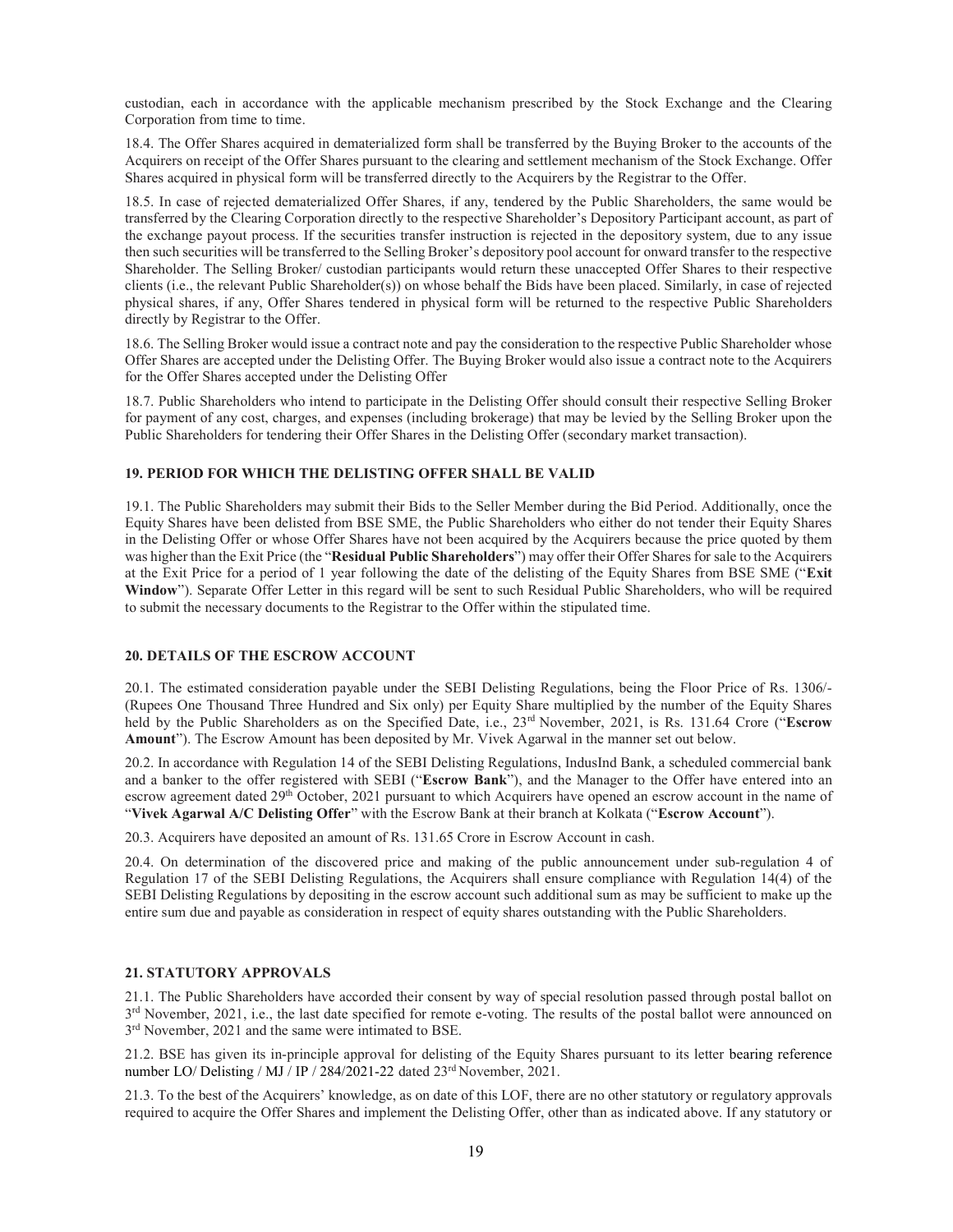regulatory approvals become applicable, the acquisition of Offer Shares by the Acquirers and the Delisting Offer will be subject to receipt of such statutory or regulatory approvals.

21.4. If the shareholders who are not persons resident in India (including non-resident Indians, overseas corporate bodies and foreign portfolio investors) had required any approvals (including from the RBI or any other regulatory body) in respect of the Equity Shares held by them, they will be required to submit such previous approvals, that they would have obtained for holding the Equity Shares, to tender the Equity Shares held by them in this Delisting Offer, along with the other documents required to be submitted to along with the Bid. In the event such approvals are not submitted, the Acquirers reserve the right to reject such Equity Shares tendered in the Offer.

21.5. It shall be the responsibility of the Public Shareholders tendering Offer Shares in the Delisting Offer to obtain all requisite approvals (including corporate, statutory or regulatory approvals), if any, prior to tendering the Offer Shares held by them in the Delisting Offer, and the Company/ Acquirers/ Manager to the Offer/ Registrar to the Offer shall take no responsibility for the same. The Public Shareholders should attach a copy of any such approval(s) to the Bid Form, wherever applicable.

21.6. The Acquirers reserve the right not to proceed with or withdraw the Delisting Offer in the event the conditions mentioned in paragraph 14 of this LOF are not fulfilled or if the approvals indicated above are not obtained or conditions which the Acquirers consider in their sole discretion to be onerous, are imposed in respect of such approvals.

21.7. In the event that receipt of the statutory or regulatory approvals are delayed, changes to the proposed timetable, if any, will be notified to the Public Shareholders by way of a corrigendum/addendum to the DPA in the same newspapers in which the DPA is made.

# 22. CERTIFICATION BY BOARD OF DIRECTORS OF THE COMPANY

22.1. The Board has certified that:

a) there are no material deviations in utilization of the proceeds of the issues (as compared to the stated objects in such issues) of securities made by the Company during the 5 years immediately preceding the date of this LOF from the stated object of the issue;

b) all material information which is required to be disclosed under the provisions of the continuous listing requirements under the relevant equity listing agreement entered into between the Company and BSE or the provisions of the Listing Regulations as applicable from time to time have been disclosed to BSE;

c) The Company is in compliance with applicable provisions of securities law;

d) Members of Promoter Group or their related entities have not carried out any transaction during the aforesaid period to facilitate success of the Delisting Offer which is not in compliance with Regulation 4(5) of SEBI Delisting Regulations &

e) The delisting of Equity Shares is in the interest of the shareholders.

#### 23. COMPANY SECRETARY AND COMPLIANCE OFFICER OF THE COMPANY

23.1. The details of Company Secretary and the Compliance Officer of the Company are as follow:

Name: Ms. Nikita Chamaria Designation: Company Secretary & Compliance Officer Address: 17B, Rupchand Mukherjee Lane, Bhawanipore, Kolkata-700025 Email: mail@eisec.com Tel. No.: 9836583261

23.2. In case the Public Shareholders have any queries concerning the non-receipt of credit or payment for Offer Shares or on delisting process and procedure, they may address the same to Registrar to the Offer or Manager to the Offer.

#### 24. DOCUMENTS FOR INSPECTION

Copies of the following documents will be available for inspection to the public shareholders of the Company at the office of the Manager to the Offer, Finshore Management Services Limited, Kolkata on any day (except Saturdays, Sundays and public holidays) between 10.30 a.m. to 2.00 p.m. during the period from the Date of Commencement of the Tendering Period till the Date of Closing of the Tendering Period.

1. Certificate of Incorporation, Memorandum and Articles of Association of the Company.

2. Audited Financials of the Company for the Financial Year ended 31<sup>st</sup> March, 2021, 2020, 2019, and unaudited financials (subjected to limited review) for the period ended  $30<sup>th</sup>$  September, 2021.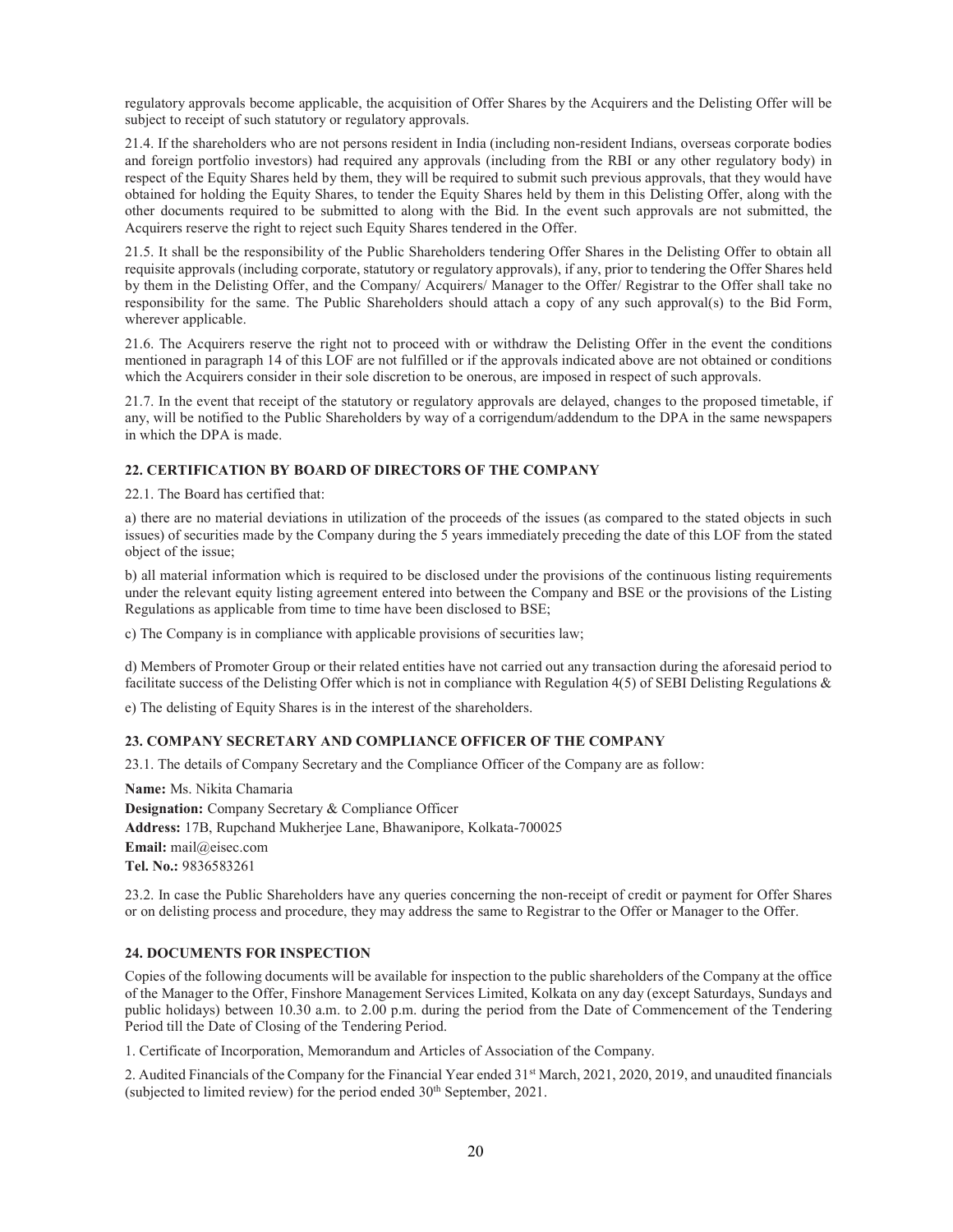3. Memorandum of Understanding dated September 20, 2021 between Lead Manager i.e., Finshore Management Services Limited and the Acquirer.

4. Copy of Undertakings received from the Acquirers.

5. Certificate from Chartered Accountant, dated 20<sup>th</sup> September, 2021 certifying that the Acquirers have sufficient net worth to discharge the purchase obligations under the open offer.

6. Copy of the Intention of Promoter and Promoter Group/Acquirers dated 20th September, 2021 for (a) acquiring all Equity Shares that are held by public shareholders and (b) consequently voluntarily delist the Equity Shares from BSE.

7. Copy of the Initial Public Announcement dated 20th September, 2021.

8. Copy of Due Diligence Report dated 29<sup>th</sup> September, 2021 submitted by Ms. Aditi Jhunjhunwala, peer review company secretary and Share Capital Audit Report dated 28<sup>th</sup> September, 2021 under Regulation 76 of Securities and Exchange Board of India (Depositories and Participants) Regulations, 2018.

9. Copy of Valuation Report dated 29<sup>th</sup> September, 2021 submitted by Mr. Anand Kumar Gawade, Registered Valuer.

10. Copy of Escrow Agreement dated 29<sup>th</sup> October, 2021 amongst the Acquirers, IndusInd Bank Limited and Finshore Management Services Limited.

11. Copy of Letters from IndusInd Bank Limited confirming Escrow Account Balance of Rs 34 Cr within 7 days of Special resolution and cumulative Rs 131.65 crore on receipt of In Principle approval from BSE.

12. BSE In-principle Approval Letter number LO/ Delisting / MJ / IP / 284/2021-22 dated 23rd November, 2021.

#### 25. GENERAL DISCLAIMER

EVERY PERSON WHO DESIRES TO AVAIL OF THE DELISTING OFFER MAY DO SO PURSUANT TO INDEPENDENT INQUIRY, INVESTIGATION AND ANALYSIS AND SHALL NOT HAVE ANY CLAIM AGAINST THE ACQUIRERS, THE MANAGER TO THE OFFER OR THE COMPANY (INCLUDING ITS DIRECTORS) WHATSOEVER BY REASON OF ANY LOSS WHICH MAY BE SUFFERED BY SUCH PERSON CONSEQUENT TO OR IN CONNECTION WITH SUCH OFFER AND TENDER OF SECURITIES THROUGH THE RBB THROUGH ACQUISITION WINDOW FACILITY OR OTB OR OTHERWISE WHETHER BY REASON OF ANYTHING STATED OR OMITTED TO BE STATED HEREIN OR ANY OTHER REASON WHATSOEVER.

#### GENERAL

NO ACTION HAS BEEN OR WILL BE TAKEN TO PERMIT THIS DELISTING OFFER IN ANY JURISDICTION WHERE ACTION WOULD BE REQUIRED FOR THAT PURPOSE. THE LETTER OF OFFER SHALL BE DISPATCHED TO ALL PUBLIC SHAREHOLDERS HOLDING THE EQUITY SHARES WHOSE NAMES APPEAR ON THE REGISTER OF MEMBERS OF THE COMPANY AND TO THE OWNER OF THE EQUITY SHARES WHOSE NAMES APPEAR AS BENEFICIARIES ON THE RECORDS OF THE RESPECTIVE DEPOSITORIES AT THE CLOSE OF BUSINESS HOURS ON THE SPECIFIED DATE (AS INDICATED IN THIS DPA). HOWEVER, RECEIPT OF THIS DPA AND THE LETTER OF OFFER BY ANY PUBLIC SHAREHOLDER IN A JURISDICTION IN WHICH IT WOULD BE ILLEGAL TO MAKE THIS DELISTING OFFER, OR WHERE MAKING THIS DELISTING OFFER WOULD REQUIRE ANY ACTION TO BE TAKEN (INCLUDING, BUT NOT RESTRICTED TO, REGISTRATION OF THE LETTER OF OFFER UNDER ANY LOCAL SECURITIES LAWS OF SUCH JURISDICTION), SHALL NOT BE TREATED BY SUCH PUBLIC SHAREHOLDER AS AN DELISTING OFFER BEING MADE TO THEMAND SHALL BE CONSTRUED BY THEM AS BEING SENT FOR INFORMATION PURPOSES ONLY.

PERSONS IN POSSESSION OF THIS DPA ARE REQUIRED TO INFORM THEMSELVES OF ANY RELEVANT RESTRICTIONS IN THEIR RESPECTIVE JURISDICTIONS. ANY PUBLIC SHAREHOLDER WHO TENDERS HIS, HER OR ITS EQUITY SHARES IN THIS DELISTING OFFER SHALL BE DEEMED TO HAVE DECLARED, REPRESENTED, WARRANTED AND AGREED THAT HE, SHE OR IT IS AUTHORISED UNDER THE PROVISIONS OF ANY APPLICABLE LOCAL LAWS, RULES, REGULATIONS AND STATUTES TO PARTICIPATE IN THIS DELISTING OFFER.

This LOF will be available on the website of BSE i.e., www.bseindia.com. Public Shareholders will also be able to download the Letter of Offer, the Bid Form and the Bid Revision/ Withdrawal Form from the website of BSE.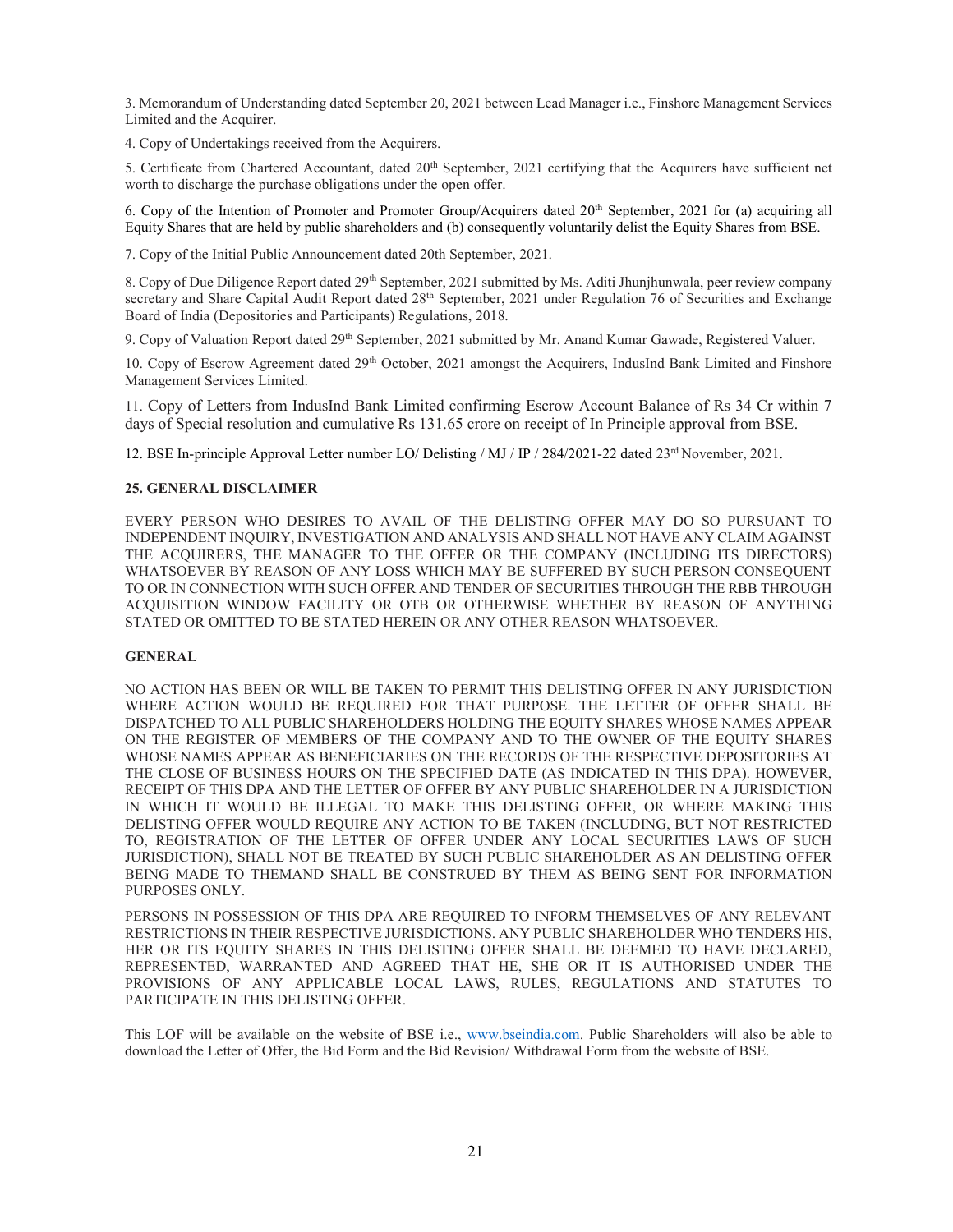# 26. OTHER INFORMATION

1. The Acquirers accepts full responsibility for the information contained in the DPA and also for the fulfillment of the obligations as laid down in SEBI Delisting Regulations, 2011.

2. Pursuant to regulation 9 of SEBI Delisting Regulations, the Acquirers have appointed Finshore Management Services Limited as the Manager to the Offer.

3. The Acquirers have appointed Cameo Corporate Services Limited , having its Registered Office address at "Subramanian Building" No.1 Club House Road Chennai – 600002, Tamil Nadu India Tel.: 91-44-40020700, 28460390; Fax: +91-44-28460129; Website: www.cameoindia.com; Investor Grievance email id: investor@cameoindia.com; Contact Person: Mr. R.D. Ramasamy, Registrar to the Offer.

Signed on behalf of the Acquirers: Sd/- Vivek Agarwal Place: Kolkata Date: 23rd November, 2021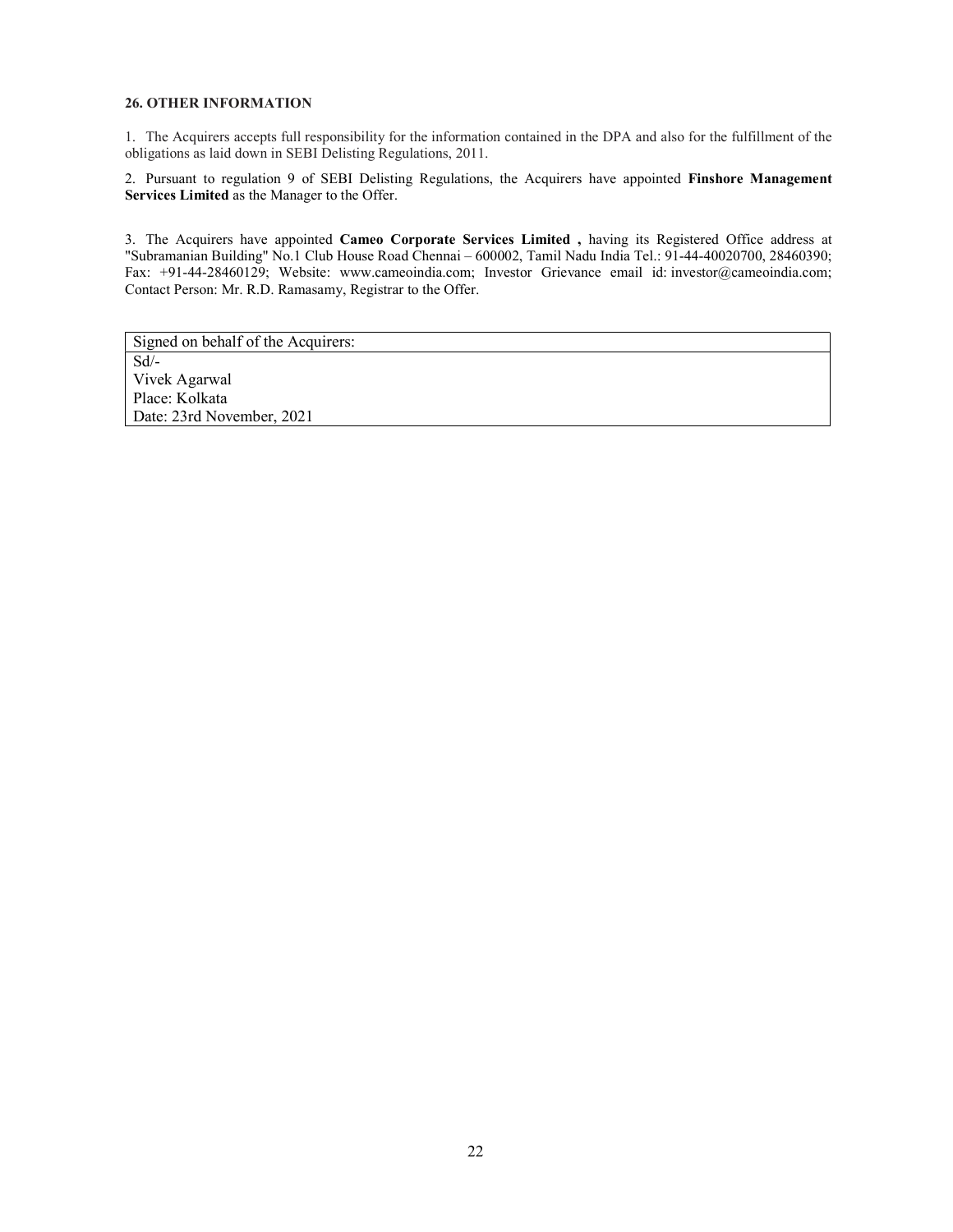#### BID CUM ACCEEPTANCE FORM/ BID FORM

# THIS DOCUMENT IS IMPORTANT AND REQUIRES YOUR IMMEDIATE ATTENTION (In respect of the Equity Shares of East India Securities Limited pursuant to the Delisting Offer by the Acquirers)

Please read this document along with the Detailed Public Announcement published on 24<sup>th</sup> November, 2021, and the Letter of Offer dated 23<sup>rd</sup> November, 2021 issued by Vivek Agarwal, Promoter and member of the Promoter group of East India Securities Ltd ("the Company" or "EISL") as defined under the Securities and Exchange Board of India (Issue of Capital and Disclosure Requirements) Regulations, 2018 (the "Promoter Group") either individually or collectively or together with one or more members of the Promoter Group as the case may be, (collectively referred to as "Acquirers"), with the terms and conditions of the DPA and the Offer Letter deemed to have been incorporated in and form part of this offer document.

We also request you to read "Operational Guidelines for Offer to Buy (OTB) Window" issued by the Stock Exchanges in relation to stock exchange traded mechanism introduced by SEBI vide pursuant to its circular dated  $13<sup>th</sup>$  April, 2015 on "Mechanism for acquisition of shares through Stock Exchange", circular dated 9th December, 2016 on "Streamlining the process for Acquisition of Shares pursuant to Tender-Offers made for Takeovers, Buyback and Delisting of Securities" and circular dated 13th August, 2021 on "Tendering of shares in open offers, buy-back offers and delisting offers by marking lien in the demat account of the shareholders". The terms and conditions of the Detailed Public Announcement and the Letter of Offer are deemed to have been incorporated in and form part of this document.

Unless otherwise defined, capitalized terms used in this Bid cum Acceptance Form/ Bid Form have the same meaning as defined in the DPA and the LOF.

Note: The Public Shareholders should note that this Bid Form should not be sent to the Manager to the Offer or the Registrar to the Offer or to the Acquirers or to the Promoter Group or to the Company or the Stock Exchange. The Public Shareholders should further note that they should have a trading account with their broker i.e., a Selling Broker as the Bids can be entered in the reverse book building window of Stock Exchange, only through their respective Selling Broker. The Selling Broker would issue contract note and pay the consideration to the respective Public Shareholder whose Offer Shares are accepted under the Delisting Offer. Please note that submission of Bid Form and TRS is not mandatorily required in case of Offer Shares held in dematerialized form.

| <b>DELISTING OFFER*</b>                                                                                                                                                                                                                                                                                                                                                                                                                                                                                                                                                                                                                         |  |                                          |                              |  |
|-------------------------------------------------------------------------------------------------------------------------------------------------------------------------------------------------------------------------------------------------------------------------------------------------------------------------------------------------------------------------------------------------------------------------------------------------------------------------------------------------------------------------------------------------------------------------------------------------------------------------------------------------|--|------------------------------------------|------------------------------|--|
| <b>Bid Opening Date</b>                                                                                                                                                                                                                                                                                                                                                                                                                                                                                                                                                                                                                         |  | Tuesday, 30 <sup>th</sup> November, 2021 | To be placed only            |  |
| Last Date for Revision (Upwards) or Withdrawal                                                                                                                                                                                                                                                                                                                                                                                                                                                                                                                                                                                                  |  | Friday, $3rd$ December, 2021             | during normal trading        |  |
| <b>Bid Closing Date</b>                                                                                                                                                                                                                                                                                                                                                                                                                                                                                                                                                                                                                         |  | Monday, 6 <sup>th</sup> December, 2021   | hours of secondary<br>market |  |
| <b>Floor Price Per Share</b>                                                                                                                                                                                                                                                                                                                                                                                                                                                                                                                                                                                                                    |  | Rs. 1306/- per Equity Share              |                              |  |
| The price at which the shareholding of the Promoter Group reaches 90% of fully paid-up equity<br><b>Discovered</b><br>share capital and voting capital of the Company pursuant to Reverse Book-Building Process, in<br>Price<br>accordance with the provision of Regulation 21 (a) of the SEBI Delisting Regulations                                                                                                                                                                                                                                                                                                                            |  |                                          |                              |  |
| The Discovered Price, if accepted by the Acquirers; (a) a price higher than the Discovered Price, if<br>offered by the Acquirers for the Delisting Offer at its absolute discretion, or (b) a Counter Offer Price<br>offered by the Acquirers at its discretion which, pursuant to acceptance and/or rejection by the Public<br><b>Exit Price</b><br>Shareholders, results in the cumulative shareholding of the Acquirers, and the members of the<br>promoter group of the Company reaching 90% of the paid-up equity share capital of the Company,<br>in accordance with the provision of Regulation 21 (a) of the SEBI Delisting Regulations |  |                                          |                              |  |

\*The dates are subject to, among other things, the Promoter obtaining the necessary approvals, if any, prior to the Bid Opening Date

(To be filled in by the Selling Broker(s))

| <b>Name of Selling Broker</b>    |  |              |  |
|----------------------------------|--|--------------|--|
| <b>Address of Selling Broker</b> |  |              |  |
|                                  |  |              |  |
| UCC                              |  |              |  |
| <b>Application Number</b>        |  | <b>Date:</b> |  |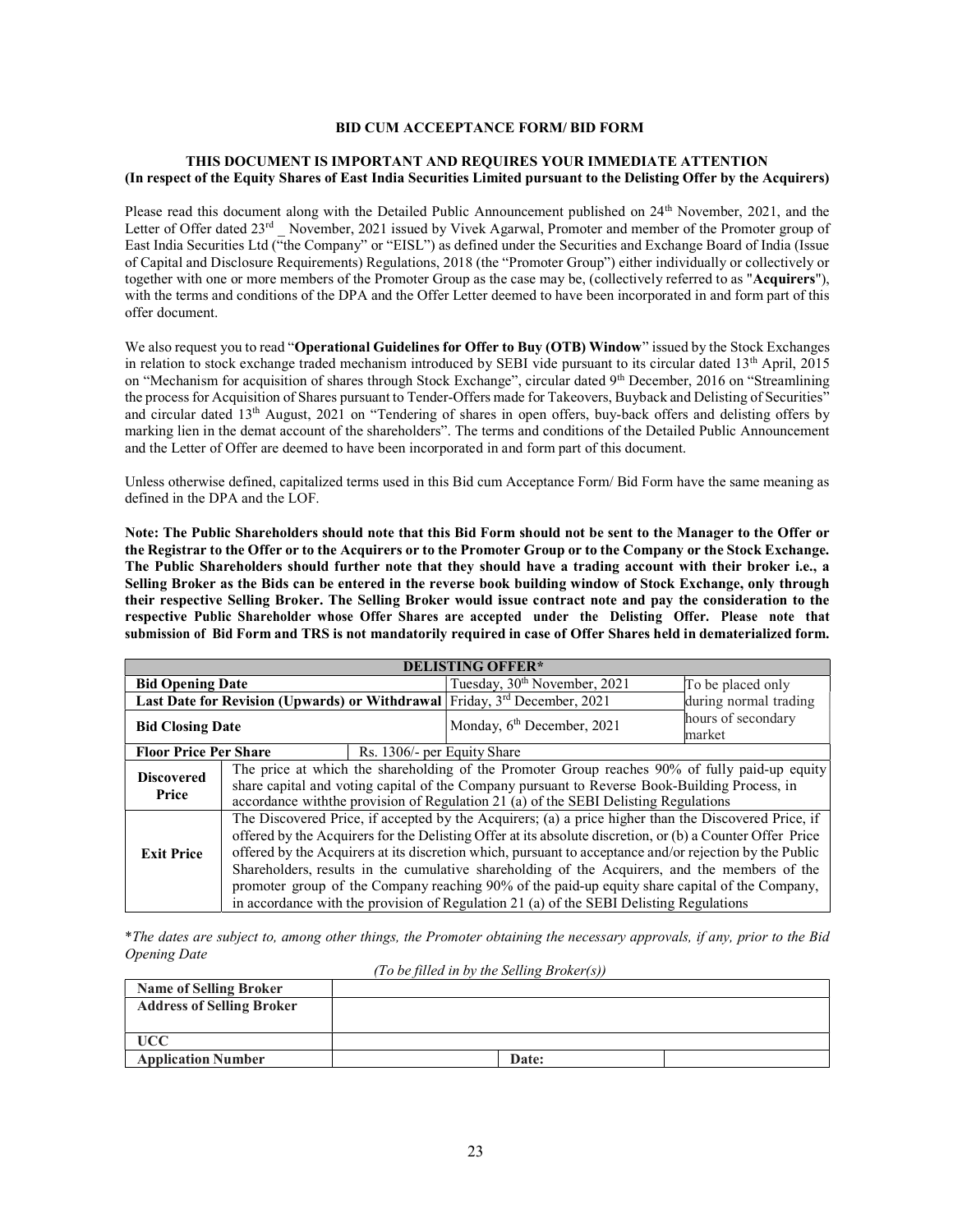# EAST INDIA SECURITIES LIMITED

# (In respect of the Equity Shares of East India Securities Limited pursuant to the Delisting Offer by the Acquirers)

Dear Sir/ Ma'am,

#### Re: Delisting Offer to acquire the Offer Shares by the Acquirers in accordance with the Delisting Regulations.

- 1. I/ We, having read and understood the terms and conditions set out below, in the Detailed Public Announcement and in the Letter of Offer, hereby tender my/ our Offer Shares in response to the Delisting Offer.
- 2. I/ We understand that the Selling Broker to whom this Bid Form is sent, is authorized to tender the Offer Shares on my/ our behalf and the Offer Shares.
- 3. I/ We understand that the Offer Shares tendered under the Delisting Offer shall be held in trust by the Registrar to the Offer and the Clearing Corporation, as applicable, until the time of the dispatch of payment of consideration calculated at the Discovered Price/ Exit Price and/ or the unaccepted Offer Shares are returned.
- 4. I/ We hereby understand and agree that, in terms of Paragraph 14 of the Letter of Offer, if the Acquirers decide to make a counter offer (at their sole and absolute discretion and without any obligation to do so), the Offer Shares tendered by me/ us and not withdrawn after the issuance of the Counter Offer PA, within normal trading hours of the secondary market on the last day of the timelines prescribed in the Delisting Regulations, shall be considered as having been tendered in the counter offer at the Counter Offer Price.
- 5. I/ We hereby undertake the responsibility for the Bid Form and the Offer Shares tendered under the Delisting Offer and I/ we hereby confirm that the Acquirers, the Company, Manager to the Offer and the Registrar to the Offer shall not be liable for any delay/ loss in transit resulting in delayed receipt or non-receipt of the Bid Form along with all requisite documents, by the Selling Broker, due to inaccurate/ incomplete particulars/ instructions or any reason whatsoever.
- 6. I/ We understand that this Bid is in accordance with the Delisting Regulations and all other applicable laws, by way of reverse book building process and that the Acquirers are not bound to accept the Discovered Price.
- 7. I/ We also understand that the payment of consideration will be done by the Acquirers after due verification of Bids, documents and signatures and the Acquirers will pay the consideration as per secondary market mechanism.
- 8. I/ We hereby confirm that the Offer Shares tendered under the Delisting Offer are free from any lien, equitable interest, charges, and encumbrances.
- 9. I/ We hereby declare that there are no restraints/ injunctions, or other orders of any nature which limits/ restricts my/ our rights to tender these Offer Shares and I/ we are the absolute and only owner of these Offer Shares and are legally entitled to tender the Offer Shares under the Delisting Offer.
- 10. I/ We hereby confirm that to participate in the Delisting offer, I/ we will be solely responsible for payment to my/ our Selling Broker for any cost, charges and expenses (including brokerage) that may be levied by the Selling Broker on me/ us for tendering the Offer Shares in the Delisting Offer. The consideration to be received by me/ us from my/ our respective Selling Broker, in respect of accepted Offer Shares, may be net of such costs, charges and expenses (including brokerage). The Acquirers, the Company, Buyer Broker, Registrar to the Offer or Manager to the Offer have no responsibility to bear or pay such additional cost, charges and expenses (including brokerage) incurred solely by me/ us.
- 11. I/ We authorize the Stock Exchange, the Acquirers, and Manager to the Offer, Buying Broker and the Registrar to the Offer to send the payment of consideration by NECS / RTGS / NEFT / Direct Credit as per SEBI Circulars.
- 12. I/ We undertake to immediately return the amount received by me/ us inadvertently.
- 13. I/ We agree that upon due acceptance by the Acquirers of the Offer Shares tendered by me/ us under the Delisting Offer, I/ we would cease to enjoy all right, title, claim and interest whatsoever, in respect of the Offer Shares.
- 14. I/ We authorize the Acquirers to duly accept the Offer Shares so offered, which they may decide to accept in consultation with the Manager to the Offer and Registrar to the Offer and in terms of the Letter of Offer.
- 15. I/ We further authorize the Buyer Broker and/ or the Registrar to the Offer to return to me/ us, the Offer Shares to the extent not accepted to my/ our depository account at my/ our sole risk.
- 16. I/ We hereby undertake to execute any further documents, give assurance, and provide assistance, which may be required in connection of the Delisting Offer and agree to abide by the decisions taken in accordance with the applicable laws, rules and regulations.
- 17. I/ We acknowledge and confirm that all the particulars / statements given herein are true and correct.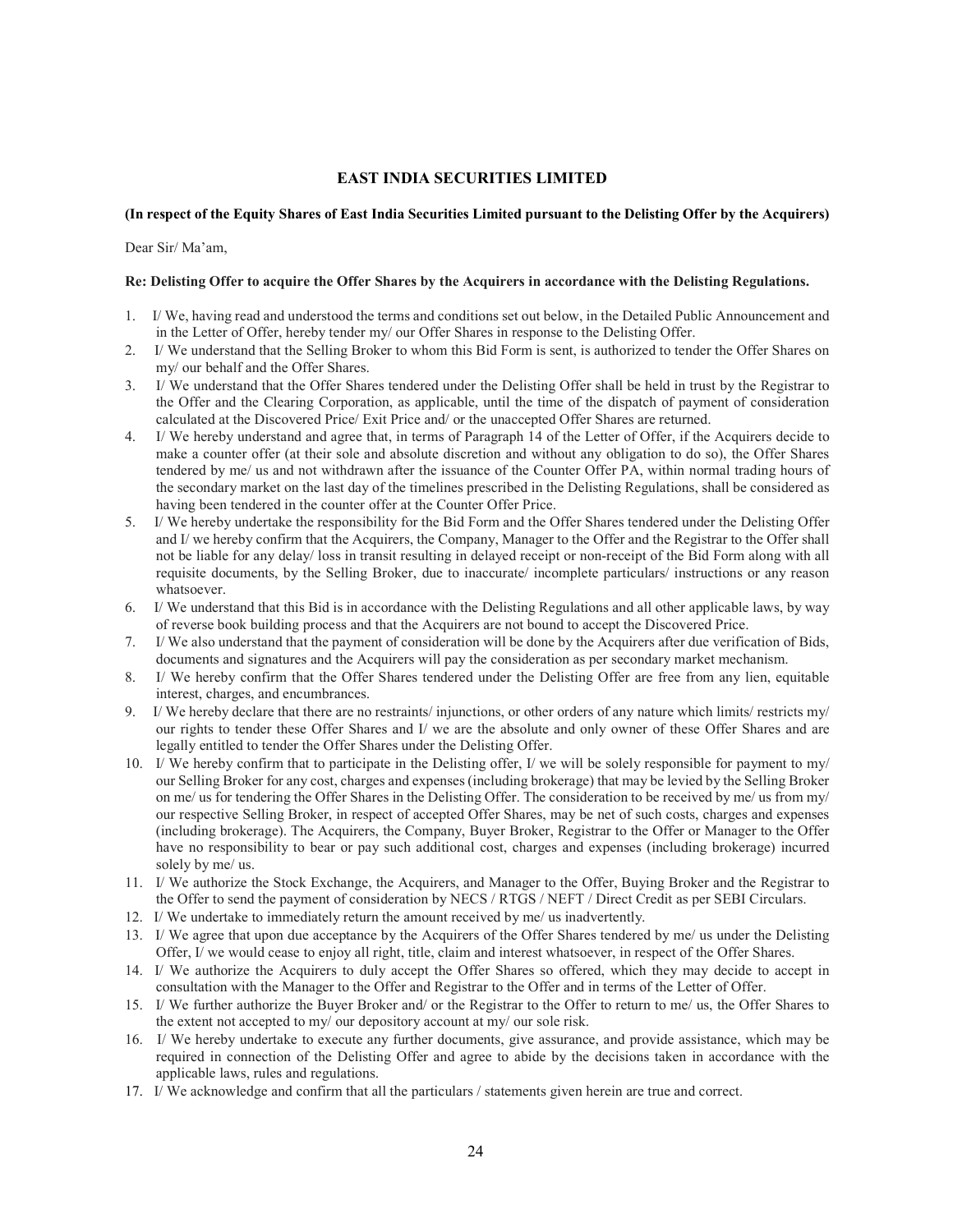| Holder's details (Please use BLOCK CAPITALS)                                  |                                        |      |                             |                                 |
|-------------------------------------------------------------------------------|----------------------------------------|------|-----------------------------|---------------------------------|
| Complete this box with the full name, signature                               | Holder                                 | Name |                             | PAN <sub>N</sub> <sub>o</sub> . |
| and address of the holder of the Offer Shares. In case                        | Sole/First                             |      |                             |                                 |
| joint holdings, full name of all the joint holders must                       |                                        |      |                             |                                 |
| appear in the same order as<br>appearing in the share certificate(s)/demat    | Second                                 |      |                             |                                 |
| account                                                                       | Third                                  |      |                             |                                 |
| <b>Contact Details:</b>                                                       | Tel No:                                |      |                             |                                 |
|                                                                               | Mobile No:                             |      |                             |                                 |
|                                                                               | Email:                                 |      |                             |                                 |
| Full Address of the First Holder (with pin code)                              |                                        |      |                             |                                 |
| Type of investor                                                              | Individual(s)                          |      | NRI - Repatriable           |                                 |
| (Please tick $(\sqrt{})$ the box to the right of the appropriate<br>category) | <b>HUF</b>                             |      | NRI - Non<br>Repatriable    |                                 |
|                                                                               | Domestic Company<br>/ Bodies Corporate |      | <b>FII</b>                  |                                 |
|                                                                               | Mutual Fund                            |      | Insurance Company           |                                 |
|                                                                               | Banks & Financial<br>Institutions      |      | Others (Please)<br>specify) |                                 |
| Date and place of incorporation of the holder (if<br>applicable)              |                                        |      |                             |                                 |

#### Details of Offer Shares held in physical form (applicable if Offer Shares are held in PHYSICAL FORM) Details of original share certificate(s) along with duly filled, signed transfer deed(s), as enclosed.

| Sr.<br>No. | Folio No.           | <b>Share Certificate(s)</b><br>No.                             |      | <b>Distinctive Nos.</b> | Number of<br><b>Equity Shares</b> |
|------------|---------------------|----------------------------------------------------------------|------|-------------------------|-----------------------------------|
|            |                     |                                                                | From | To                      |                                   |
|            |                     |                                                                |      |                         |                                   |
|            |                     |                                                                |      |                         |                                   |
|            |                     |                                                                |      |                         |                                   |
|            | continuation sheet) | (If the space provided is inadequate, please attach a separate |      | <b>Total</b>            |                                   |

# Bank account details (applicable to the Public Shareholders holding Offer Shares in PHYSICAL FORM)

Please fill the following details of the sole shareholder's bank account (or in the case of joint holders, the firstnamed holder's bank account) and any consideration payable will be paid by electronic transfer carrying the details of the bank account as per the banking account details and as provided in this Bid Form

| Name of the Sole/ First Holder's Bank              |  |
|----------------------------------------------------|--|
| <b>Branch Address</b>                              |  |
| City and PIN Code of the Branch                    |  |
|                                                    |  |
| <b>Bank Account No.</b>                            |  |
| Savings/Current/Others (Please Specify)            |  |
| <b>MICR Code</b>                                   |  |
| (in case you wish to receive funds electronically) |  |
| <b>IFSC Code</b>                                   |  |
| (in case you wish to receive funds electronically) |  |

Note: The fund transfer in electronic mode would be done at your risk based on the data provided as above by you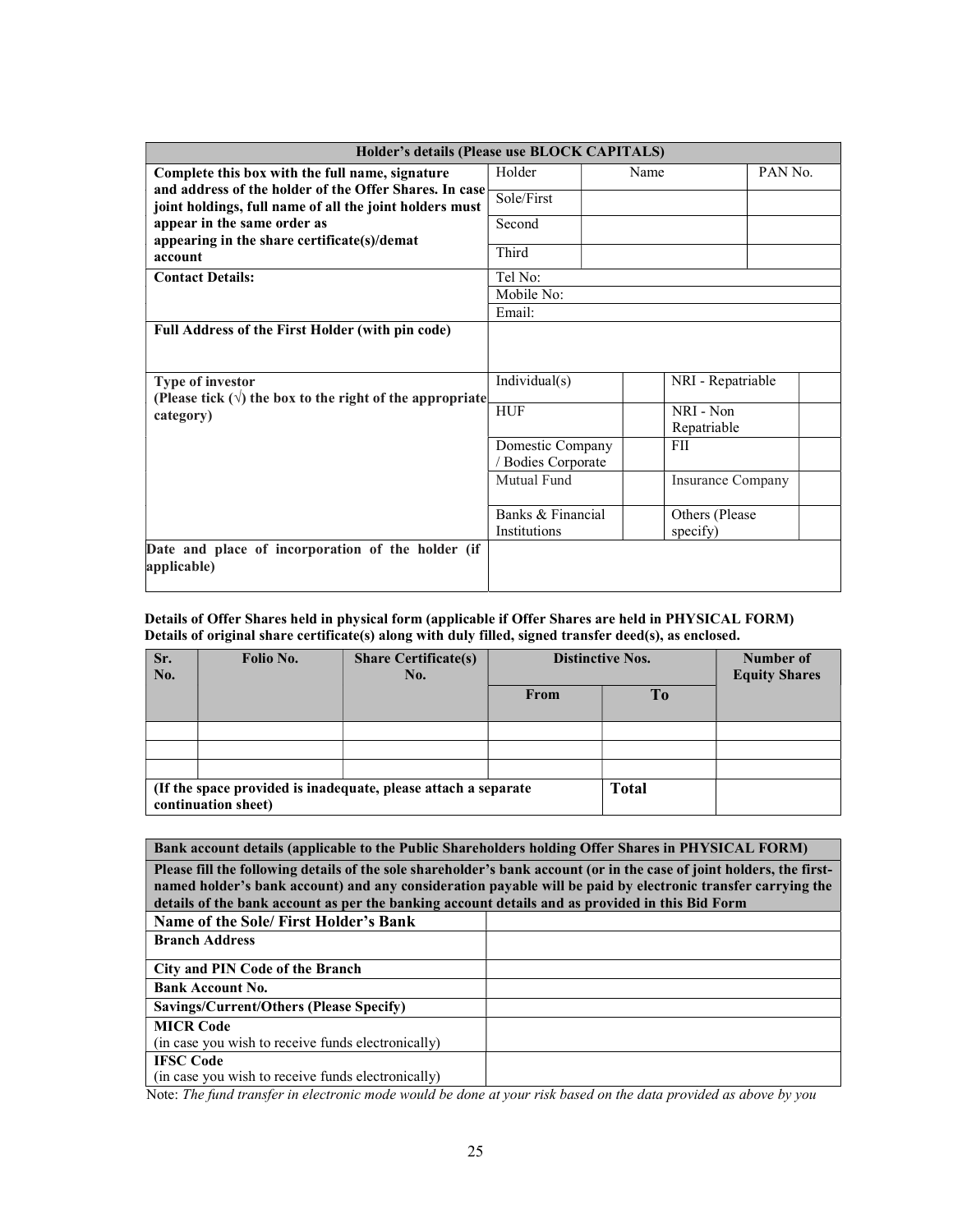# Depository participant's details (applicable to Public Shareholders holding Offer Shares in DEMATERIALISED FORM)

| I/ we confirm that I/ we hold my/ our Offer Shares in dematerialised form. The details of my/ our depository account |  |  |
|----------------------------------------------------------------------------------------------------------------------|--|--|
| and my/ our depository participant are as follows:                                                                   |  |  |
| <b>DP</b> Name                                                                                                       |  |  |
| DPID No.                                                                                                             |  |  |
| Client ID No.                                                                                                        |  |  |
| <b>No. of Offer Shares</b>                                                                                           |  |  |

| Other enclosures, if any applicable    |                          |                        |
|----------------------------------------|--------------------------|------------------------|
| Please tick $(\forall)$ the box to the | <b>Power of attorney</b> | Corporate              |
| right of the appropriate category      |                          | authorization          |
|                                        | Death certificate        | <b>Others</b> (please) |
|                                        |                          | specify)               |

#### Details of Bid and Offer Shares tendered in pursuant to the Delisting Offer

You should insert the number of Offer Shares you wish to tender and the price per Offer Share at which you are tendering the same (your "Bid Price") in the space provided below. If your Bid Price is less than the Floor Price which Rs.1306/- per Offer Share, you will be deemed to have tendered your Offer Shares at Rs. 1306/- per Offer Share. If the number of Offer Shares inserted is inconsistent with the number of Offer Shares tendered through your broker i.e., Selling Broker, the number of Offer Shares tendered through Selling Broker will be the number of Offer Shares tendered by you.

I/ We hereby tender to the Acquirers the number of Offer Shares at the Bid Price as specified below, at the Bid Price specified below:

|                                                                                                                          | <b>Figures in Numbers</b> | <b>Figures in Words</b> |                     |
|--------------------------------------------------------------------------------------------------------------------------|---------------------------|-------------------------|---------------------|
| No. of Offer Shares                                                                                                      |                           |                         |                     |
| Bid Price Per Offer Share (in INR)                                                                                       |                           |                         |                     |
| Signature                                                                                                                |                           |                         |                     |
|                                                                                                                          |                           |                         |                     |
|                                                                                                                          | <b>Sole/First Holder</b>  | <b>Second Holder</b>    | <b>Third Holder</b> |
| Note: In case of joint holdings, all holders must sign. In case of bodies corporate, the Bid Form is to be signed by the |                           |                         |                     |
| authorized signatory under the stamp of the company and necessary board resolution authorizing the submission of         |                           |                         |                     |
| this Bid Form should be attached.                                                                                        |                           |                         |                     |

#### For any queries, please contact:

#### REGISTRAR TO THE OFFER



 Cameo Corporate Services Limited SEBI REGN NO: INR000003753

## Contact Person: Mr. R.D. Ramasamy

 Registered Office: Subramanian Building, No.1 Club House Road, Chennai - 600 002, Tamil Nadu, India Contact Number.: +91-44-2846-0390/1989 E-mail: cameo@cameoindia.com; Website: www.cameoindia.com

| <b>CHECKLIST</b> (Please tick $(\forall)$ ) |  |    |                                              |  |
|---------------------------------------------|--|----|----------------------------------------------|--|
| <b>DEMAT SHAREHOLDERS</b>                   |  |    | <b>PHYSICAL SHAREHOLDERS</b>                 |  |
| <b>BID FORM</b>                             |  |    | <b>BID FORM</b>                              |  |
| OTHER DOCUMENTS, AS<br><b>APPLICABLE</b>    |  |    | ORIGINAL SHARE CERTIFICATE OF<br>THE COMPANY |  |
|                                             |  | 3  | <b>VALID SHARE TRANSFER DEED</b>             |  |
|                                             |  | 4. | SELF ATTESTED COPY OF PAN<br>CARD            |  |
|                                             |  | .5 | OTHER DOCUMENTS, AS<br><b>APPLICABLE</b>     |  |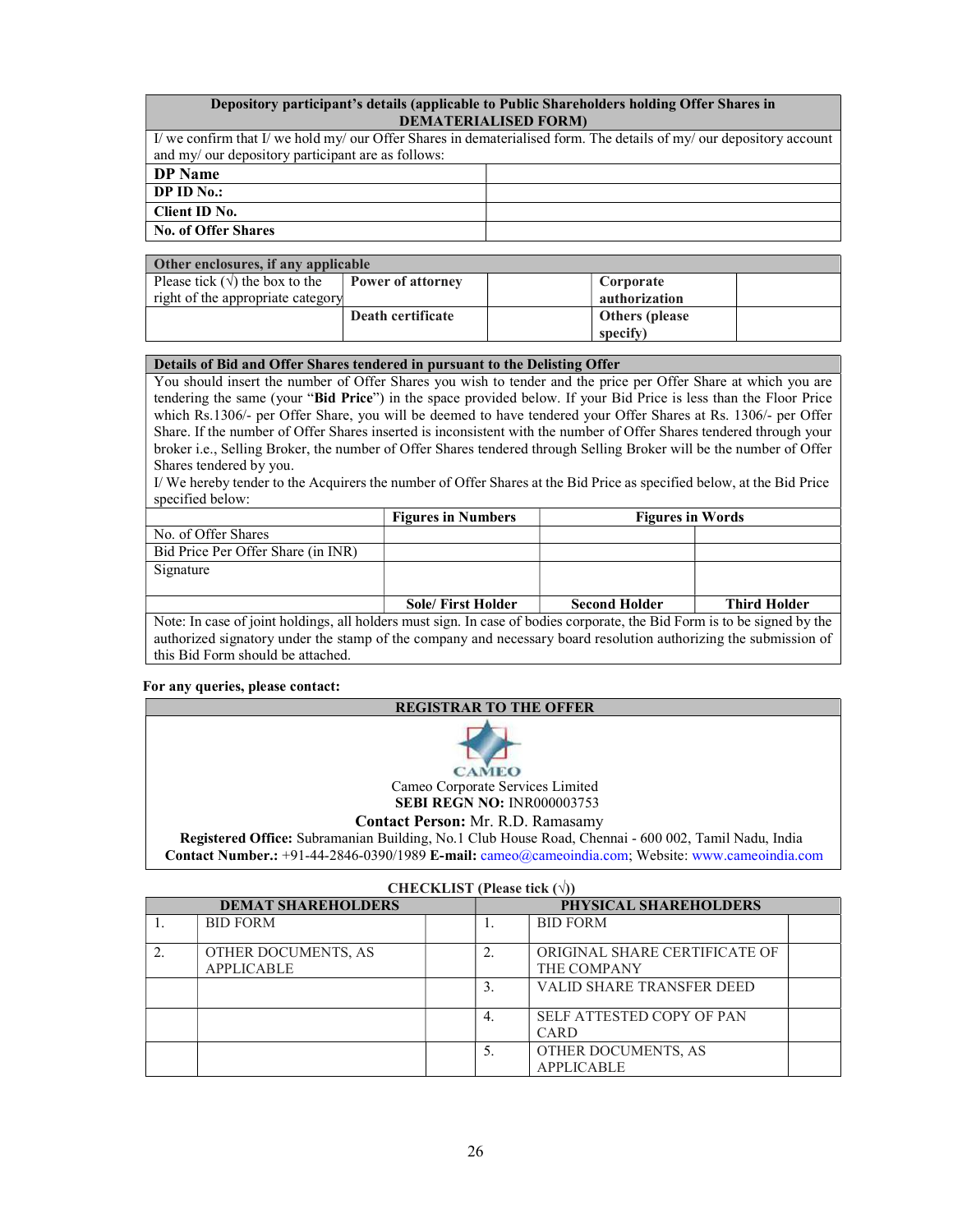#### Notes:

- 1. All documents / remittances sent by / to the Public Shareholders will be at their risk and the Public Shareholders are advised to adequately safeguard their interests in this regard.
- 2. Please read these notes along with the entire contents of the Public Announcement and Letter of Offer.
- 2. In the case of Public Shareholder(s) other than individuals, any documents, such as a copy of a power of attorney, board resolution, authorization, etc., as applicable and required in respect of support / verification of this Bid Form shall also be provided, otherwise, the Bid shall be liable for rejection.
- 4. Please refer to the Letter of Offer for details of the documents.
- 5. The number of Offer Shares tendered under the Delisting Offer should match with the number of Offer Shares held under the respective client ID number. In case of mismatch, the acceptance or partial acceptance of the Bid will be at the sole discretion of the Registrar to the Offer/ Manager to the Offer.
- 6. In case, the Bid Price is less than the Floor Price of Rs. 1306.00/- per Offer Share, it will be deemed that the Offer Shares have been tendered at the Floor Price of Rs. 1306.00/-.
- 7. The consideration shall be paid to the Public Shareholder(s) by their respective Selling Broker in the name of sole/ first holder only.
- 8. Public Shareholders, holding Offer Shares in physical form, post bidding, should send the Bid Form along with share transfer deed, share certificates, TRS and other documents, as applicable, to the Registrar to Offer. It is the sole responsibility of Public Shareholders/ Selling Broker(s) to ensure that their Offer Shares held in physical form reaches the Registrar to the Offer on or before close of specified time on bid close date.
- 9. It is the sole responsibility of the Public Shareholders/ Selling Broker(s) to ensure that their Offer Shares shall be transferred by using the settlement number and the procedure prescribed by the Clearing Corporation on or before the Bid Closing Date.
- 10. In case, the Bid Form sent to the Registrar to the Offer is not complete in all respects, the same may be liable for rejection.
- 11. The Bid Forms received / tendered before the commencement of the Bidding Period shall remain valid.
- 12. In case, the sole/ any joint holder has died, please enclose the requisite documents, i.e., copies of death certificate/ will/ probate/ succession certificate and other relevant papers, as applicable.
- 13. FOR OFFER SHARES HELD IN PHYSICAL FORM: Before submitting this Bid Form to the Selling Broker(s), you must execute valid share transfer deed(s) in respect of the Offer Shares intended to be tendered under the Delisting Offer and attach thereto all the relevant original physical share certificate(s). The share transfer deed(s) shall be signed by the Public Shareholder (or in case of joint holdings by all the joint holders in the same order) in accordance with the specimen signature(s) recorded with the Company and shall also be duly witnessed. A copy of any signature proof may be attached to avoid any inconvenience.
- 14. FOR UNREGISTERED PUBLIC SHAREHOLDERS: Unregistered Public Shareholders should enclose, as applicable, (a) this Bid Form, duly completed and signed in accordance with the instructions contained therein, (b) original share certificate(s), (c) original broker contract note, (d) valid share transfer form(s) as received from the market, duly stamped, and executed as the transferee(s) along with blank transfer form duly signed as transferor(s) and witnessed at the appropriate place. All other requirements for valid transfer will be preconditions for acceptance.
- 15. FOR SUBMITTING THE BID FORM BY HAND DELIVERY: Please submit this Bid Form together with other necessary documents referred to above by hand delivery to the Selling Broker.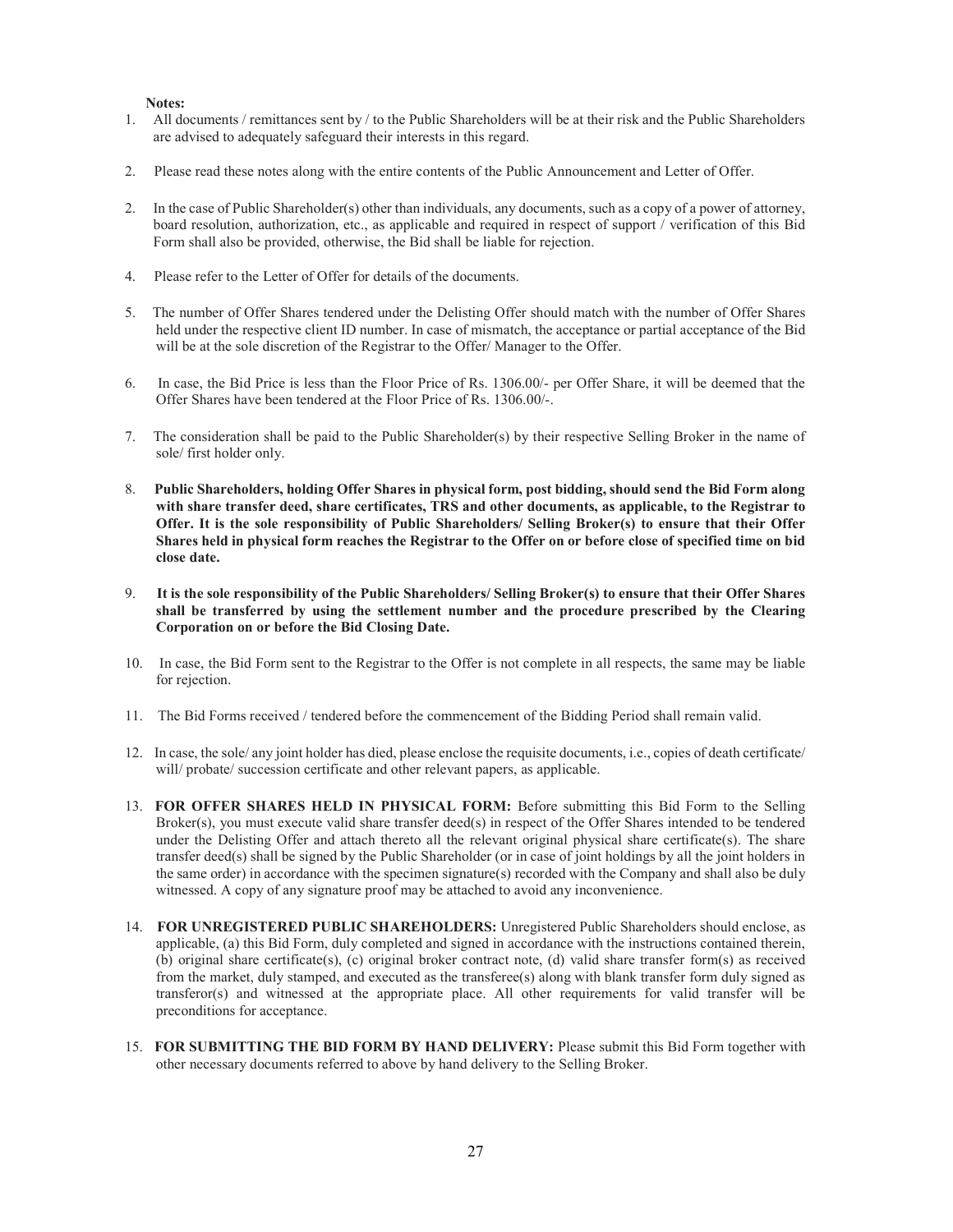---------------------------------------------------------Tear Along This Line----------------------------------------------------

# ACKNOWLEDGEMENT SLIP

Received from Mr./ Mrs./ M/s., and a Bid Cum Acceptance Form for Offer Shares at a Bid Price of Rs.  $\qquad \qquad$  per Offer Share and the details of which are given as under.

| <b>DEMAT SHAREHOLDER</b>                                                      | PHYSICAL SHAREHOLDER        |  |
|-------------------------------------------------------------------------------|-----------------------------|--|
| UNIQUE CLIENT CODE                                                            | UNIQUE CLIENT CODE          |  |
| (UCC)                                                                         | (UCC)                       |  |
| DP ID NO.                                                                     | <b>FOLIO NUMBER</b>         |  |
| CLIENT ID NO.                                                                 | <b>SHARE CERTIFICATE NO</b> |  |
| <b>NO. OF OFFER SHARES</b>                                                    | <b>NO. OF OFFER SHARES</b>  |  |
| <b>BID PRICE PER OFFER</b>                                                    | BID PRICE PER OFFER         |  |
| SHARE (IN INR)                                                                | SHARE (IN INR)              |  |
| Note: Received but not verified share certificate(s) and share transfer deeds |                             |  |

| <b>ACKNOWLEDGEMENT</b>    |  |  |
|---------------------------|--|--|
| UNIQUE CLIENT CODE (UCC)  |  |  |
| <b>APPLICATION NUMBER</b> |  |  |
| DATE OF RECEIPT           |  |  |
| SIGNATURE OF OFFICIAL     |  |  |

Signature of Official:

Date of receipt: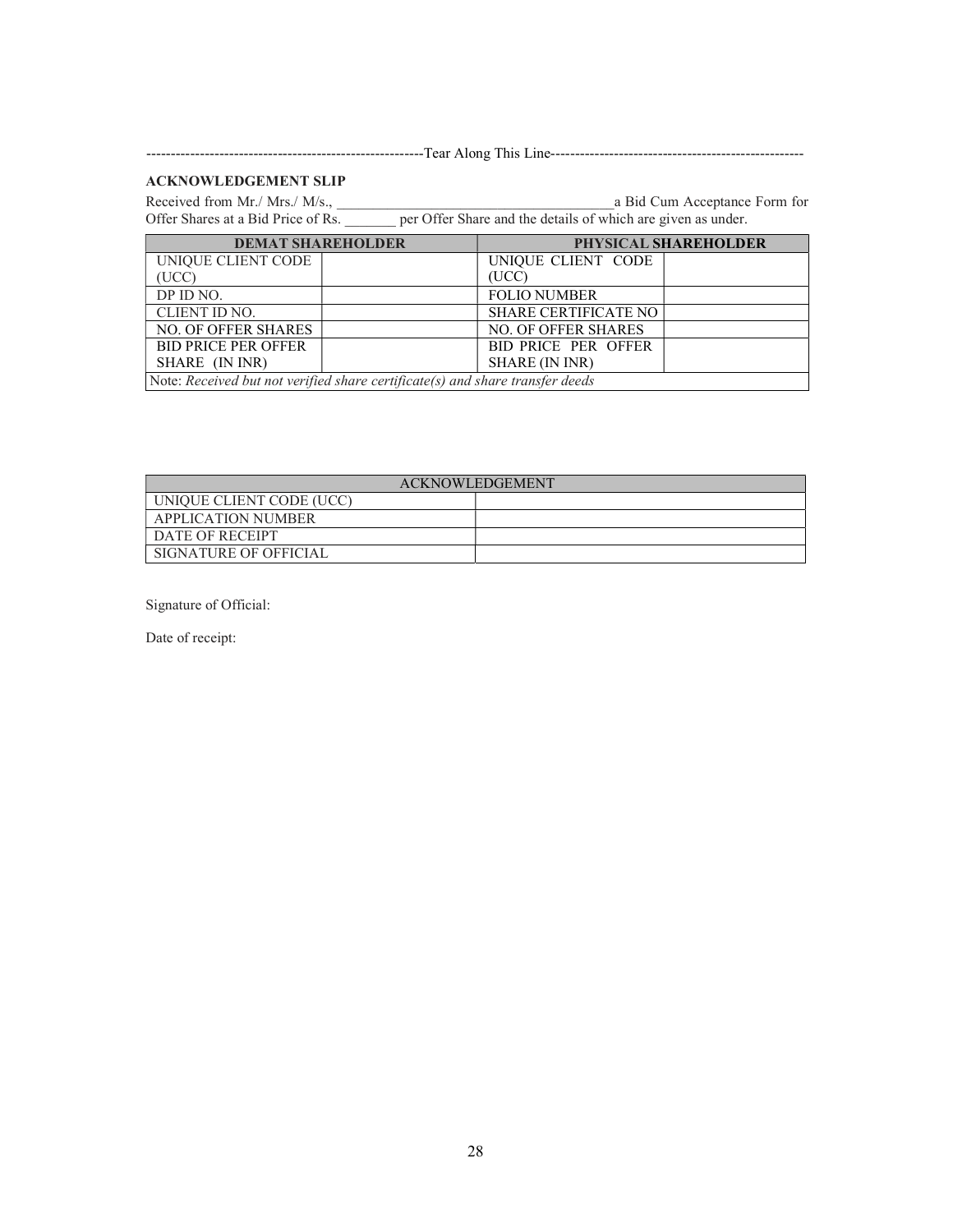#### Form No. SH-4 - Securities Transfer Form [Pursuant to Section 56 of the Companies Act, 2013 and Sub-Rule (1) of Rule 11 of the Companies (Share Capital and Debentures) Rules 2014]

Date of execution:  $\frac{\sqrt{2}}{2}$ 

FOR THE CONSIDERATION stated below the "Transferor(s)" named do hereby transfer to the "Transferee(s)" named the securities specified below subject to the conditions on which the said securities are now held by the Transferor(s) and the Transferee(s) do hereby agree to accept and hold the said securities subject to the conditions aforesaid.

# CIN: L 6 7 1 2 0 W B 1 9 9 5 P L C 0 7 2 0 2 6

Name of the company (in full): EAST INDIA SECURITIES LIMITED

Name of the Stock Exchange where the company is listed, (if any): BSE Limited

# DESCRIPTION OF SECURITIES:

| Kind/ Class of securities (1) | Nominal value of each | Amount called up per | Amount paid up per   |
|-------------------------------|-----------------------|----------------------|----------------------|
|                               | unit of security (2)  | unit of security (3) | unit of security (4) |
| Equity Shares                 | 'NR 10/-              | INR 10/-             | $INR$ 10/-           |

| No. of Securities being Transferred |          | Consideration received (Rs) |            |
|-------------------------------------|----------|-----------------------------|------------|
| In figures                          | In words | In words                    | In figures |
|                                     |          |                             |            |
|                                     |          |                             |            |
|                                     |          |                             |            |
|                                     |          |                             |            |
|                                     |          |                             |            |
|                                     |          |                             |            |

|                       | From |  |  |
|-----------------------|------|--|--|
| Distinctive<br>Number | To   |  |  |

| Corresponding<br><b>Certificate Nos.</b> |  |  |  |
|------------------------------------------|--|--|--|
|------------------------------------------|--|--|--|

#### Transferor's Particulars

| Registered Folio Number: 2008                                                                                                                                                                                                                                                                                          |                                                                                                                       |              |
|------------------------------------------------------------------------------------------------------------------------------------------------------------------------------------------------------------------------------------------------------------------------------------------------------------------------|-----------------------------------------------------------------------------------------------------------------------|--------------|
| Name(s) in full                                                                                                                                                                                                                                                                                                        | PAN No.                                                                                                               | Signature(s) |
|                                                                                                                                                                                                                                                                                                                        |                                                                                                                       |              |
| 2. $\frac{1}{2}$ $\frac{1}{2}$ $\frac{1}{2}$ $\frac{1}{2}$ $\frac{1}{2}$ $\frac{1}{2}$ $\frac{1}{2}$ $\frac{1}{2}$ $\frac{1}{2}$ $\frac{1}{2}$ $\frac{1}{2}$ $\frac{1}{2}$ $\frac{1}{2}$ $\frac{1}{2}$ $\frac{1}{2}$ $\frac{1}{2}$ $\frac{1}{2}$ $\frac{1}{2}$ $\frac{1}{2}$ $\frac{1}{2}$ $\frac{1}{2}$ $\frac{1}{2}$ | <u> 1989 - Andrea State Barbara, amerikan personal di sebagai personal di sebagai personal di sebagai personal di</u> |              |
| $\overline{\phantom{a}}$                                                                                                                                                                                                                                                                                               |                                                                                                                       |              |
| I, hereby confirm that the transferor has signed before me.                                                                                                                                                                                                                                                            |                                                                                                                       |              |
|                                                                                                                                                                                                                                                                                                                        |                                                                                                                       |              |